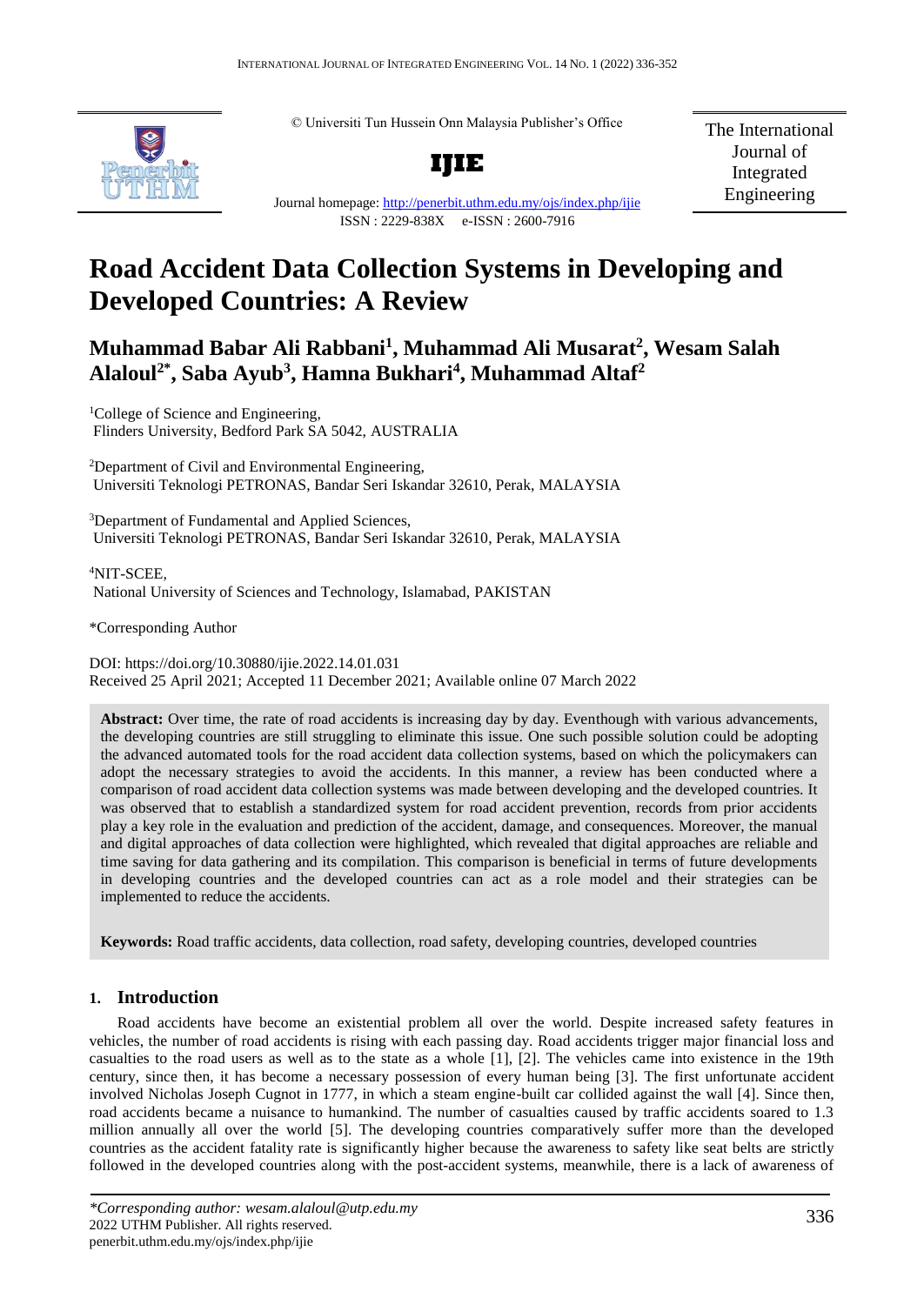road safety programs in the developing countries [6], [7]. Developing countries have witnessed a considerable rise in road fatalities from 1990 to 2014, where 85 % yearly fatalities and 90% disability adjusted-life years (DALYs) were observed [8]. From 1975-1988, the fatalities due to road accidents decreased in the developed countries to 27% and 63% United States of America (USA) and Canada respectively due to intervention of safety interventions but in the same period, the fatalities increased in developing countries like China and Malaysia by 243% and 44% respectively [9]. Similarly, in Pakistan, the situation reached an alarming rate and ranked first in Asia for the highest rate of fatalities in 2019 [10]. Around 36,000 lives were claimed in vehicular accidents in 2018 and this situation is expected to get worsened with the increase in the number of vehicles on roads in Pakistan [11]. One of the contributing factors towards an increased number of accidents is the increasing number of vehicles on the roads even though the development of the infrastructure remained the same [12]. In the past decade, the number of vehicles per 1000 capita in the past decade recorded a huge increase, resulting from the increased burden on the current infrastructure, thereby causing road accidents. The vehicles per capita in developed and developing countries as shown in the Table. 1. This table shows that in the developed countries like New Zealand and USA have more vehicles per capita as compared to other developed countries. Despite of higher vehicles per capita in developed countries as compared to developing countries, the number of accidents are more in developing countries rather than the developed countries, which hints that the increase in the vehicles is not the only reason for the accidents to take place and there are other contributing factors that make the accident happen. The countries in the Table 1 were selected such that it includes at least one country from every continent.

| S. No                   | Country            | Vehicles per<br>capita | Year | <b>Reference</b> |
|-------------------------|--------------------|------------------------|------|------------------|
| <b>Developed</b>        |                    |                        |      |                  |
| 1                       | <b>USA</b>         | 816                    | 2019 | $[13]$           |
| $\overline{2}$          | UK                 | 471                    | 2017 | $[14]$           |
| 3                       | Germany            | 561                    | 2017 | $[15]$           |
| 4                       | Norway             | 514                    | 2017 | $[13]$           |
| 5                       | Greece             | 487                    | 2017 | $[14]$           |
| 6                       | <b>Israel</b>      | 394                    | 2019 | $[15]$           |
| 7                       | New Zealand        | 837                    | 2019 | $[16]$           |
| 8                       | France             | 478                    | 2017 | $[17]$           |
| 9                       | <b>Netherlands</b> | 487                    | 2017 | $[18]$           |
|                         |                    | <b>Developing</b>      |      |                  |
| $\overline{\mathbf{1}}$ | Pakistan           | 17                     | 2018 | $[13]$           |
| $\boldsymbol{2}$        | Sri Lanka          | 157                    | 2019 | $[14]$           |
| 3                       | Kenya              | 70                     | 2018 | $[15]$           |
| $\overline{\mathbf{4}}$ | Iran               | 178                    | 2015 | $[13]$           |
| 5                       | North Korea        | 11                     | 2006 | $[19]$           |
| 6                       | South Africa       | 174                    | 2017 | $[20]$           |
| 7                       | India              | 70                     | 2016 | $[21]$           |
| 8                       | Bangladesh         | 4                      | 2015 | $[22]$           |
| 9                       | Malaysia           | 433                    | 2015 | $[22]$           |

**Table 1 – Vehicle/capita ownership in various countries**

To tackle the complications of the increase in road accidents, precautionary measures must be adopted to decrease the number of road accidents and minimize the damages caused by them. For that purpose, smart and intelligent measures must be implemented to overcome the consequences of road accidents. These safety precautions and smart measures can only be achieved based on the data that is collected without any major loss of information, which would be made available for future analysis. The policymakers, designers, and planners are focusing on strict traffic rules and regulations, the application of traffic control devices, and safety control systems in the vehicles that could tackle the accidental risk and reduce its numbers [23]. To develop a proper road accident reduction framework, the data about the past accidents play a vital role in analysis and forecasting the incident of accidents, its damages incurred and its consequences, which is highly dependent on accurate past accident records [24]. Accurate data collection of previous accident track records is critical to make the targets achievable. Although there exist many loopholes in the data collection and thus an absence of creating a proper database to store the record. In developing countries, the accident data collections assessment faces troubles such as lack of training for police and traffic departments and lack of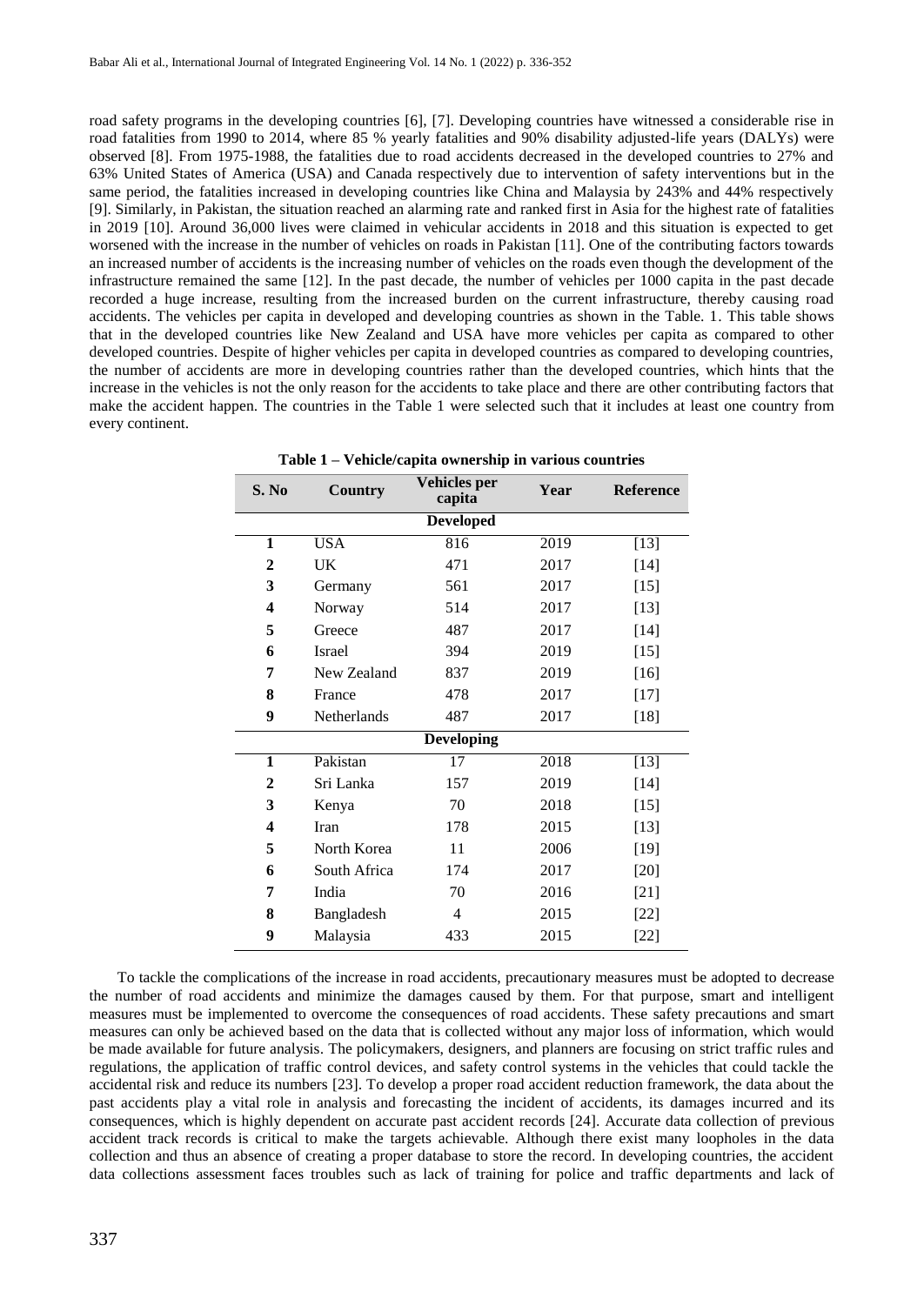standard protocol by the health officials while dealing the casualties, having inadequate analysis techniques, and insufficient automation tools [25]. For example, In 2007, the Netherlands police did not report 6% fatalities accidents, 86% injury accidents, and 40% in-patient accidents [26]. The presence of accident data information is extremely important because it is utilized in almost every field like research organizations, awareness campaigns, federal and local government agencies, national assembly, and non-government organizations (NGOs); therefore, these bodies raise concerns over the principal protocol for failing to achieve efficiency about the data set involving road accidents. Based on that accurate raod accident data is of utmost importance [25]. Therefore, by utilizing this data, the planners, developers, and engineers could implement safety protocols and assess every section of the road in the country.

The data collection plays an important role in defining the laws for road users that are safer to be adopted in the future. The collected data enable the decision-makers to identify the problem and economic burden, devise effective strategies, and advocate the stakeholders to invest in accident prevention programs [10]. The significance also extends to understanding the injury and fatalities trend, identifying the location with most accidents and increased injury severity features, and evaluating and monitoring the usage of the strategic plans devised for the reduction in accidents [26]. It was noted that due to absence of a standardized procedure for collecting accident data, acts as a major hurdle towards performing the fruitful analysis [27]. Thus, to count the fatalities and injuries of the accidents, the methods and sources for the accident data collection must be analyzed and recorded in such a way that the collected data is resilient with a minimum loss of data, least data collection mistakes that could prove beneficial for the planners, engineers, and policymaker. Thus, it would enable them to extract the hidden information in the collected data. Therefore, the objective of this study was to review and compare the current road accident data collection practices in developing and developed countries. Additionally, the problem with manual collection of accident data is highlighted along with the uses, compatibility, and framework of digital accident data collection techniques are identified. This review significantly assisted in pointing out the current flaws in the accident data collection methods and identified the problems due to which loss of data occurs in developing countries. This paper also took into consideration how individually installed recording devices could be used in developing countries to improve the data collection methods. In the end, a framework was proposed for the adoption of a novel digital accident data collection system that could be followed by the developing countries to prevent accident data losses.

#### **2. Literature Review**

To build a concept of the importance of the accident data collection, the Principal Component Analysis (PCA) was performed on the accident data from 2005-2013 in the Eskisehir area in Turkey. It was found that geometric features of the road like a service road, shoulder, concrete pavements, etc. contribute less towards materializing accidents [28]. The Spatio-temporal tools in ArcGIS were used to assess the number of accidents in the Hayatabad area of Khyber Pakhtunkhwa province in Pakistan. It was pointed out that road data collection limits the efficiency of results. The failure to get accurate results will lead to ambiguity in the analysis [29]. As an example, a study was conducted to assess the current accident data collection practices in Yemen due to its under-reporting. It was found that there was a full agreement of on-spot accidents between police and hospital records, a partial accuracy of fatalities occurred in the three days after the accident and there was no record found about the people who died after three days. It was also found that the official and actual accident reports were different and unreliable. The results of the official record are misleading and lead to underestimating the accidents [30]. The example conveys a message that the official records are not satisfactory. Performing analysis on only official records for road-related research will result in ambiguous results. The critical analysis of road accident data collection in the USA, Europe, and India shows that India still uses the First Investigation Report (FIR) that omits important recording data, which greatly lowers the efficiency of the collected data. With the help of precise data collection, the cause of the accident could be assessed in innovative pre-cash monitoring and post-crash support systems in developing countries [31].

The accident forecasting was performed in Pakistan based on the time series of 2009-2020. The forecasting of road accidents was greatly affected by the poor accident data collection as most of the accidents go unnoticed and are not reported under the official records [32]. The road accident data was analyzed in Kenya from 2015-to 2020 using a machine learning algorithm to identify the top accident reason in the country. The study suggested the fine-tuning of police records that could prove useful for analysis as there were missing data in the police records [33]. With the increase in traffic volume of roads, the efficiency of the collection of road data decreases, and therefore, modern tools are required to keep up with the rise in vehicles accident on the roads. For this purpose, the collection of road data of vehicles at intersections and pedestrians crossing the intersections is taken into account. A regression analysis was performed to improve the data collection of vehicles at the intersection. It was found that the regression technique handles the collection of road data effectively and there is minimal loss in the collection [34]. Similarly, with advances in automation tools, the analysis tool is greatly dependent on the real-time traffic accident data; therefore, the collection methods and their reliability greatly affect the output result [35]. The road data acquisition was assessed using seven variables on straight and curved roads. The results indicated that the sensing system performs accurately while recording the accident data and they are displayed effectively on the vehicle systems [36]. The road data was collected using a floating device that is placed on the road. To reduce the delay time in data collection sharing, the onboard devices on the car are used to save the collected data and once the car is parked the data is shared to the central system.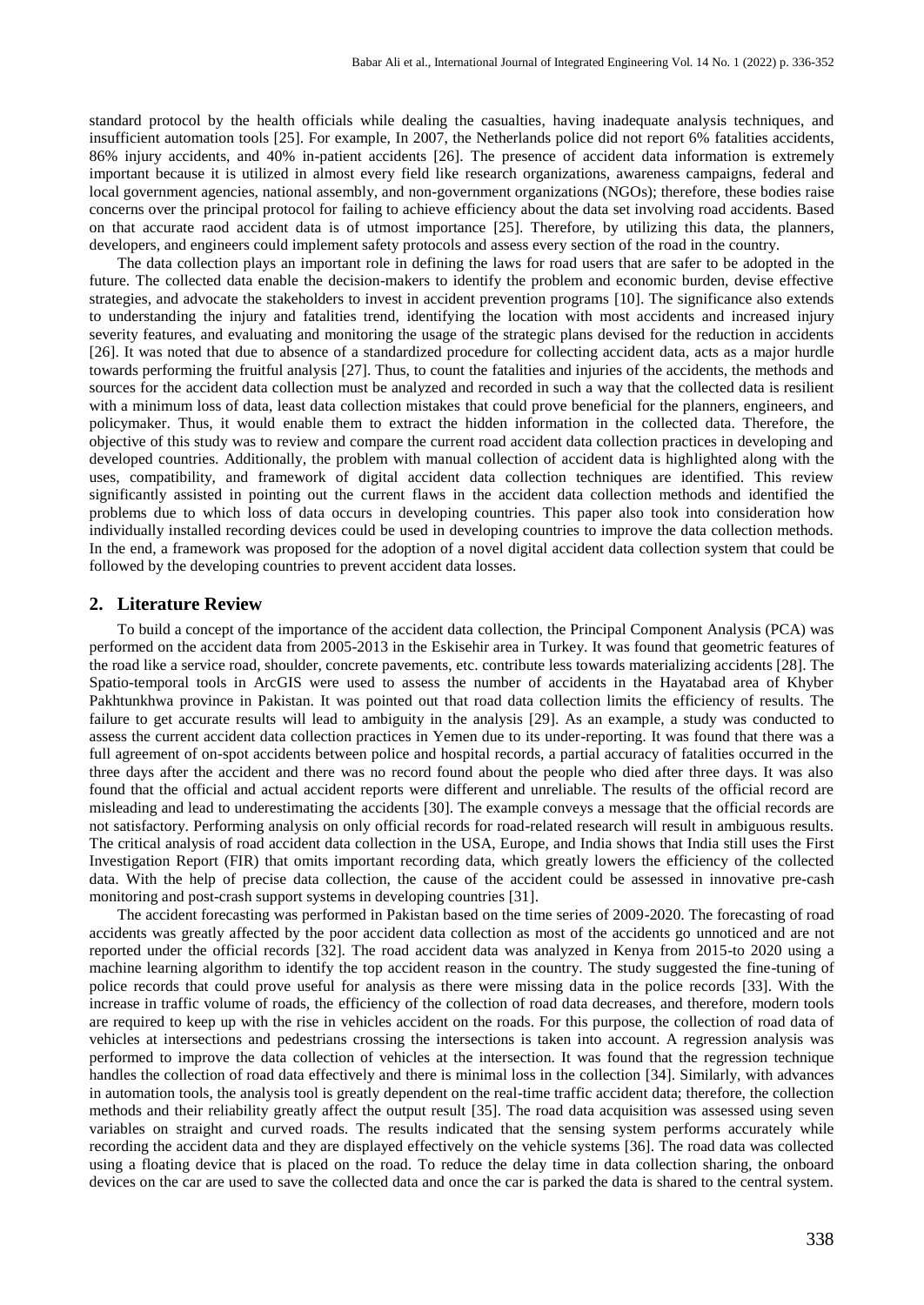In this way, update interval, delivery ratio, and response time is reduced considerably based on the sharing using the mobile cellular data [37]. A study was conducted in Accra, Bandung, and Ho Chi Minh City with 119 observational periods to compare the effectiveness of the road data collected by paper-based methods and digital collection systems. It was found that digitally collected data productivity was higher due to less errors. It was also pointed out that the cost spent on digital recording devices prove useful in the long-term use despite of its maintenance costs [30].

#### **3. Methodology**

A methodology was developed to conduct a comparison of the current road accidents data collections systems in developing and developed countries. It comprises of three parts; the first part assesses the general introduction of sources of data collection. The second part focuses on the present practices being employed in developing and developed countries. In the last part, a brief overview of the innovative techniques used for data collection in developed countries is shown, which could be adopted by the developing countries to improve the data collection methodology using recent advancements. Various recent research studies regarding road accident data collection were made a part of this review paper to develop a conclusion. The review strategy of this review paper is shown in Fig. 1.



**Fig. 1 - Review Strategy for accident data collection in developing and developed countries**

#### **4. Sources of Road Accident Data Collection in Developing and Developed Countries**

Road accident data could be collected from a variety of sources. These sources differ from place to place and from country to country. The significant source of data collection in both developing and developed countries is the police recording system that keeps a record of accident type, location, time, gender, address, and presence of a license [38]. It could also be collected from the health sector like hospitals, which have the injury information, accident date, and the cost of the aid provided [39]. Insurance firms and vehicle ownership companies also gather their specific data containing damage sustained to the vehicle and the driver, severity of the accident, and driver's particulars.

In developing countries, government planning departments, NGOs, Red Cross, World Bank, World Health Organization (WHO) have an interest in the accident data collection as they identify the location, safety feature, population, exposure to the accident, fuel, pollution to research safety, and planning details to curb the severity of road accidents [40]. For instance, Sri Lanka drafted a National Road Safety Action Plan for the year 2011-2020 for road safety along with third parties and stakeholders for strategies, output, and implementation but there was little progress on the plan due to inadequate funding, and poor coordination among the concerned companies [13]. Hence, the developing countries mainly rely on manual recording, which fails ultimately due to poor management of the involved bodies.

In developed countries, International Traffic Safety Data and Analysis Group (IRTAD), and Cooperation for Assistance and Relief Everywhere (CARE) keep track of accident statistics all over the world [41]. This leads to a basic understanding of the difference between the methodologies of developing and developed countries. Developing countries solely rely on police records, which includes an abundance of inaccuracy, while the developed countries primarily depend on a recording of police officials along with other various tools like web-services, CCTVs and GPS systems, and Event data records (EDRs) to update their accident database [42]. For example, Sweden does not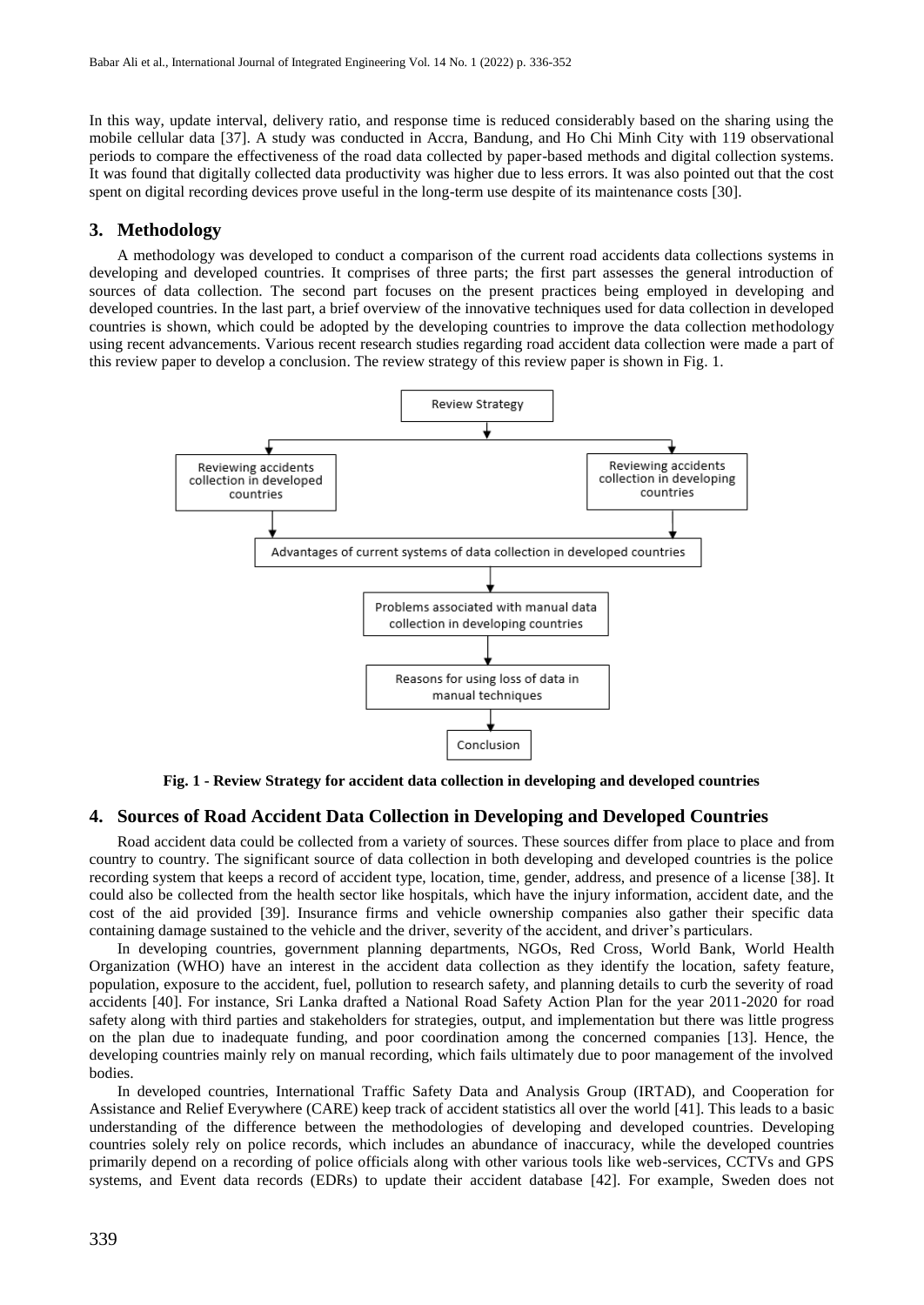primarily rely on data collection from police, but it also keeps track of injuries and fatalities toll due to accidents from hospital records. These two departments exchange the information on a single platform known as Swedish Traffic Accident Data Acquisition (STRADA), which are forwarded to a responsible national department of the Transport Agency [43]. Similarly, data collection assessment in Japan does not include any contract to a third-party firm. Instead, Japan's traffic department ITARDA consists of an on-site police investigation of the accident. The data recorded by police is then combined with vehicle registration data, license data, and other comprehensive information, which is maintained by Japan Traffic Accidents In-Depth Database (J-TAD) [44]. Table 2 illustrates various road-related equipment to ensure the accurate collection of accident data utilized by the developed countries. There are several sources available besides the governmental bodies that can contribute to data collection, which shows that the collection of data is not just the responsibility of governmental bodies.

| Source of data                   | <b>Description</b>                                                                                                                                                    | <b>Reference</b> |
|----------------------------------|-----------------------------------------------------------------------------------------------------------------------------------------------------------------------|------------------|
| <b>Social Media</b>              | A recently developed source, which collects<br>its data from Waze, Google Maps, Uber, and<br>other GPS based applications                                             | $[45]$ - $[49]$  |
| Road<br>measurement<br>recorders | Pneumatic recorder, loop detectors, radar<br>cameras, and CCTV                                                                                                        | $[50]$ , $[51]$  |
| <b>Road Users</b><br>equipment   | The recording devices are installed by the<br>road users in vehicles like GoPro, Dash<br>Cams, Pre-installed GPS in the vehicle.                                      | $[52]$ , [53]    |
| <b>Open-source</b><br>data       | Infographics issued by the government and<br>other stakeholders, brochures, and other<br>statistical sources that convey the citizen<br>about the number of accidents | $[54]-[57]$      |
| Government<br>collected data     | Collected by the law enforcing agencies,<br>NGOs working under a government<br>contract, most of them are restricted and<br>confidential even for analysis purposes.  | [58]-[64]        |

#### **Table 2 - Sources of data collection in developed countries**

# **5. Data Collection Techniques in Developing and Developed Countries**

#### **4.1 Data Collection Techniques in Developing Countries**

This section gives an overview of current accident recording techniques and their effectiveness. It highlights the mechanisms adopted by developing countries to record the accident data for ensuring their road safety programs. Table 3 illustrates the data collection methods of various developing countries. Most developing countries have a special manual form to record accidents while other countries do not have a specific way of recording the accident data. It is evident that most of the developing countries still use the oldest method of recording accidents via manual recorders. They can be in the shape of forms or registries, which lose their integrity with time. In some developing countries, there is even an absence of a standard form that should be filled to register the record of an accident.

| Table 3 - Developing countries' standard practice |                 |                                                                 |                  |  |
|---------------------------------------------------|-----------------|-----------------------------------------------------------------|------------------|--|
| S. No                                             | Country         | <b>Standardized practice</b>                                    | <b>Reference</b> |  |
| 1                                                 | Sri Lanka       | Sri Lanka Accident Data<br><b>Management System</b><br>(SLADMS) | [65]             |  |
| 2                                                 | Kenya           | P41 forms                                                       | [66]             |  |
| 3                                                 | Iran            | Police KAM114 form                                              | $[67]$           |  |
| 4                                                 | Korea           | Traffic Cop Information<br>Management System (TCS),<br>GIS      | [68]             |  |
| 5                                                 | South<br>Africa | Accident Report (AR) Form                                       | [69]             |  |
| 6                                                 | India           | Police and other<br>departments                                 | [41]             |  |

| Table 3 - Developing countries' standard practice |  |  |  |
|---------------------------------------------------|--|--|--|
|---------------------------------------------------|--|--|--|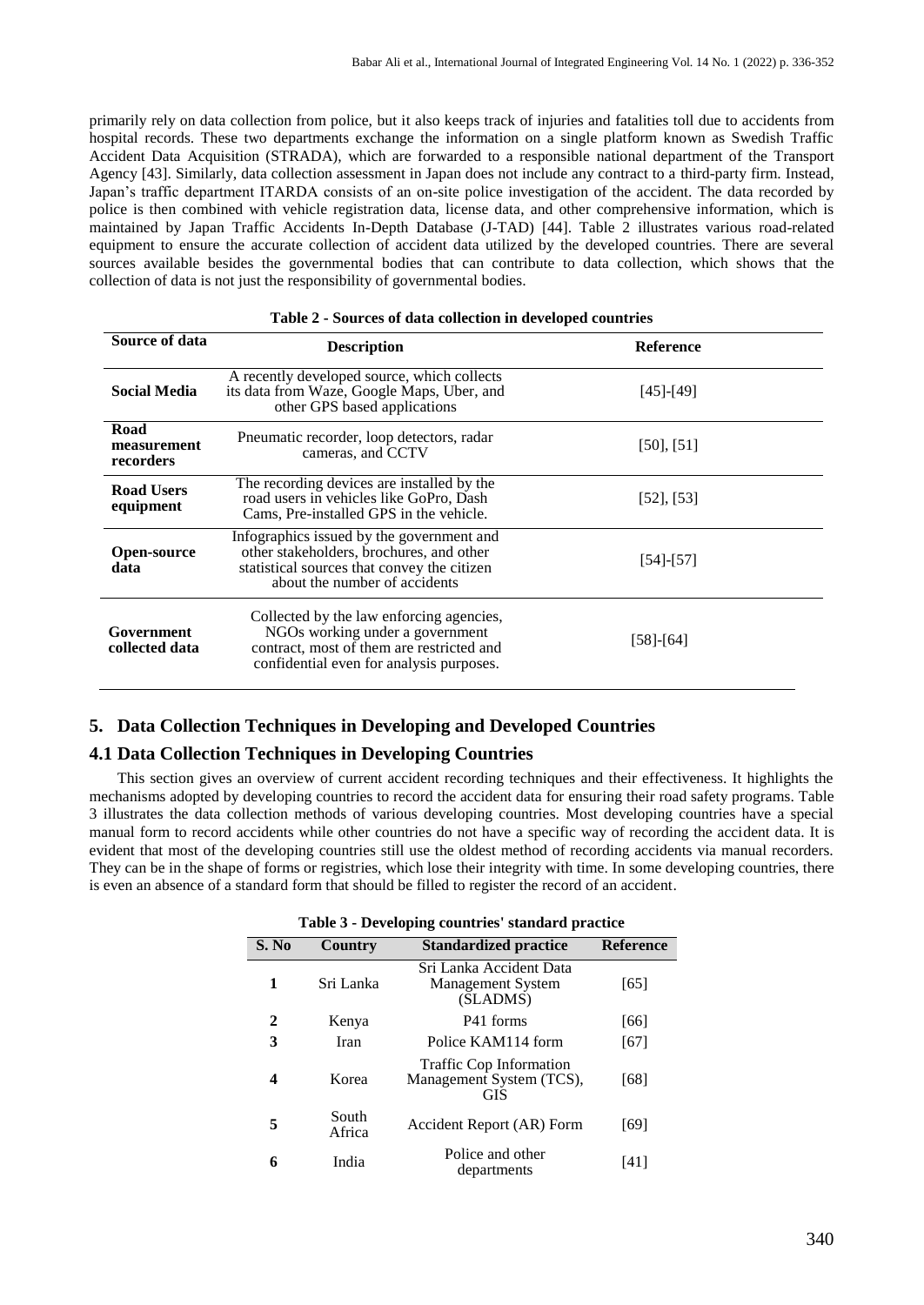| Bangladesh | Police and other<br>departments                        | [40] |
|------------|--------------------------------------------------------|------|
| Malaysia   | Malaysian Institute of Road<br>Safety Research (MIROS) | [70] |
| Pakistan   | Police and other<br>departments                        | [71] |

Table 4 illustrates the current procedure of accident data collection using accident recording forms [72]. Most of these forms have either checkbox, alphanumeric, text space, and diagrams or a combination of them. The advantages and disadvantages are described with the recording process of the forms. The solutions are also presented that could be implemented to make recording more efficient with minimum loss of information.

| <b>Formats</b> for<br>accident<br>reporting | <b>Advantages</b>                                                                                                                                                                                                               | <b>Disadvantages</b>                                                                                                                                                                                                                                                             | <b>Proposed Solution</b>                                                                                                                                                   |
|---------------------------------------------|---------------------------------------------------------------------------------------------------------------------------------------------------------------------------------------------------------------------------------|----------------------------------------------------------------------------------------------------------------------------------------------------------------------------------------------------------------------------------------------------------------------------------|----------------------------------------------------------------------------------------------------------------------------------------------------------------------------|
| <b>Checkboxes</b>                           | • Relevant data is<br>obtained.<br>• Ensures no information<br>for subsequent analysis<br>is left.<br>Makes electronic<br>transfer easy.<br>• Easily readable.<br>• Standard terminology.<br>• Eliminates<br>misclassification. | • User-constrained to<br>limited information.<br>• Not feasible to report all or<br>new types of accidents.<br>• Not all information is<br>recorded like weather,<br>time of the day.<br>• Extra space is required to<br>add information that is not<br>available in checkboxes. | A combination of a<br>text field with<br>checkboxes can be<br>used to report<br>unusual reporting.                                                                         |
| <b>Alphanumeric</b><br>codes                | • Consolidation of data<br>• Ease of transfer to the<br>database<br>• Databases enhance<br>statistical analysis.<br>• Nationally standardized<br>method                                                                         | • Difficult to decipher.<br>• Needs professional<br>training.<br>A special legend form is<br>needed to outline the code.                                                                                                                                                         | A table should be<br>used as a reference<br>to read and<br>understand the<br>codes.                                                                                        |
| <b>Text fields</b>                          | • Oldest and preferable<br>• All information is<br>recorded.<br>• Useful when reporting<br>unusual cases.<br>• Non-constrained<br>reporting method                                                                              | • Consumes space. Difficult<br>to store.<br>• Electronic conversion<br>takes a lot of time.<br>• Non-uniformity of<br>responses                                                                                                                                                  | It is advisable to<br>convert text fields<br>into alphanumeric<br>and checkboxes for<br>the user responses<br>and facilitation of<br>transferring to<br>electronic devices |
| <b>Diagrams</b>                             | • Requires less space.<br>• Can be understood<br>easily by anyone.<br>• An efficient way of<br>communicating<br>accident information.<br>$\bullet$ Helpful for<br>contemplating vehicle<br>position                             | • Lack of transferability to<br>electronic devices.<br>• Contains less statistical<br>information.<br>• Diagrams are difficult to<br>make. Cannot be used<br>without printed forms.                                                                                              | The diagrams<br>printed should be<br>handed out to the<br>patrolling officers<br>to make more use<br>out of them.                                                          |

**Table 4 - Forms filling the recording procedure of road accidents [72]**

# **4.1.1 Road Accident Data Collection in Sri Lanka**

The road collection data jurisdiction is with the traffic police department but the concerns are always raised because of its inefficiency, inaccuracy, and unreliability in the collection method, which often result in underreporting from the police side [73]. An NGO along with Sri Lanka police developed a system known as Sri Lanka Accident Data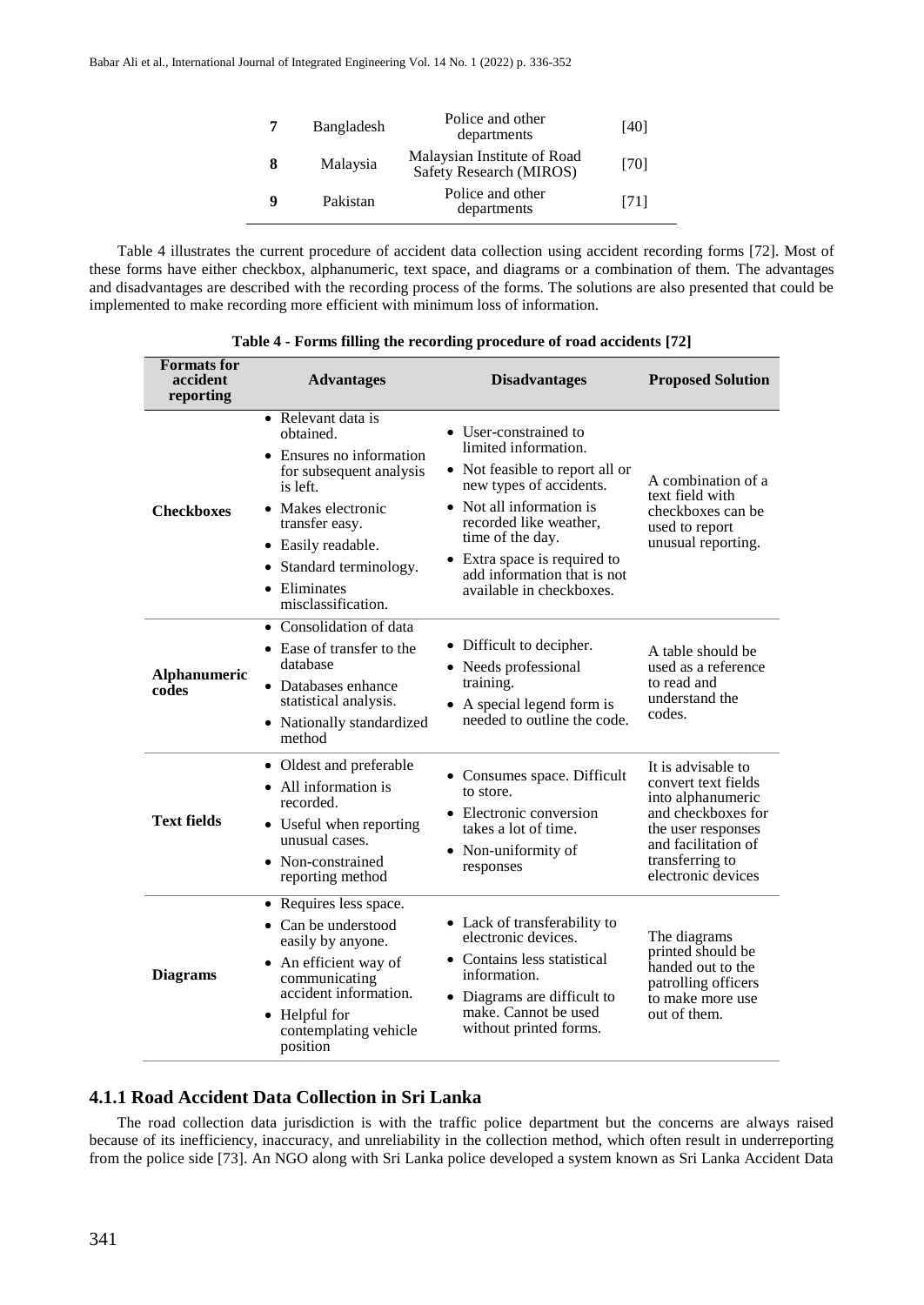Management System (SLADMS) to reduce duplicate entries of accident data, induct road safety policies by establishing a monitoring mechanism, which works using GIS by collecting their GPS coordinates [5].

#### **4.1.2 Road Accident Data Collection in Kenya**

The accident data collection and road safety in Kenya is monitored by the National Transport and Safety Authority (NTSA) [74], which collects its data from the police department using P41 forms. These forms are filled manually, which results in inaccurate information as the follow-up of accidents injury and fatalities counting is weak and is often ignored [75]. There is no other way of collecting the accidents officially; however, various researchers have developed electronic systems. One of these systems was developed using a web interface that can be viewed using google maps by locating the coordinates of the accident using mobile in-built GPS [76].

#### **4.1.3 Road Accident Data Collection in Iran**

Although Iran still relies on the police for data collection but there are many organizations like insurance companies, Red Crescent and Forensic Medicine that collect accident data. There is no statistical accuracy in all these collecting bodies, therefore, relying on a single source would greatly affect the analysis of road accident data [77]. Various companies have their mission of data collection and do not intend to share with third parties. For example, insurance companies only check whether their client is guilty of the accident or not. Red Crescent ensures collects the only number of injured people evacuated from the accident site and the role of Forensic Medicine is to count bodily damage, therefore the inaccuracies increase in the accident as there is an absence of a single parent body that collects, analyzes, and manages the collected data for analysis [67].

### **4.1.4 Road Accident Data Collection in Korea**

Korea is a developing country, yet it has moved to the electronic systems of data collection as compared to other developing countries. Korea has developed three systems namely Traffic Cop Information Management System (TCS), Traffic Accident Analysis System (TAAS), Transport Safety Information Management Complex System (TMACS) [78]. The data collected by police, insurance agencies, general people, and traffic associations are combined in a single electronic database, which is further inserted into the GIS environment, and accidents are analyzed using crime information systems, hence, a complete statistical database is prepared for analysis and visualization [68].

#### **4.1.5 Road Accident Data Collection in South Africa**

Accidents are collected using the Accident Report (AR) forms by police and traffic authorities, which are forwarded to Road Traffic Management Corporation (RTMC). The fundamental responsibility of the collection of accident data lies with the South African Police Service (SAPS). RTMC does not only rely on police collection but it also combines the collected data from SAPS and Culpable Homicide Crash Observation Report (CHoCOR), which are combined in statistical form. The RTMC verifies the data for future engagements [79].

# **4.1.6 Road Accident Data Collection in India**

India is facing an issue of under-reporting of road accidents. The collection responsibility falls upon local police authorities, which are transferred to the federal authority. Due to the considerable rise in accidents, the police officials were insufficient in number for the collection of reliable data, therefore, the data recording responsibility was given to NGOs that help raise the awareness among the locals with the help of stakeholders using the revenue collected from the fines of road violation fine laws [41]. The NGOs play an influential role in road safety and data collection by working under other governmental bodies that help them achieve the desired results, which remove the hindrances for the completion of the goal [80].

# **4.1.7. Road Accident Data Collection in Bangladesh**

In Bangladesh, road fatalities are five times the number of countries that have the lowest accident fatalities [81]. These accidents mostly occur due to a lack of government attention in accident prevention, limited funding, lack of coordination of road safety stakeholders, untrained police officers, and inadequate research in road safety programs [82]. Like India, the police officials in Bangladesh are accountable for the accident data collection, but there are vague mechanisms for this purpose as many researchers have pointed out different primary departments for data collection. National Road Safety Council (NRSC) took some in vain steps to curb the data collection problem [82]. Hence, many NGOs like Bangladesh Rural Advancement Committee (BRAC) and the Centre for Rehabilitation for the Paralyzed (CRP) helped in collecting the data along with environmental factors, tackling injustice, economic prosperity, and health issues in the country. BRAC is an authentic source of collecting data as it is transparent, unbiased, uninfluenced by politics, well documented, and has trained personnel, therefore, making it unique from other NGOs [40].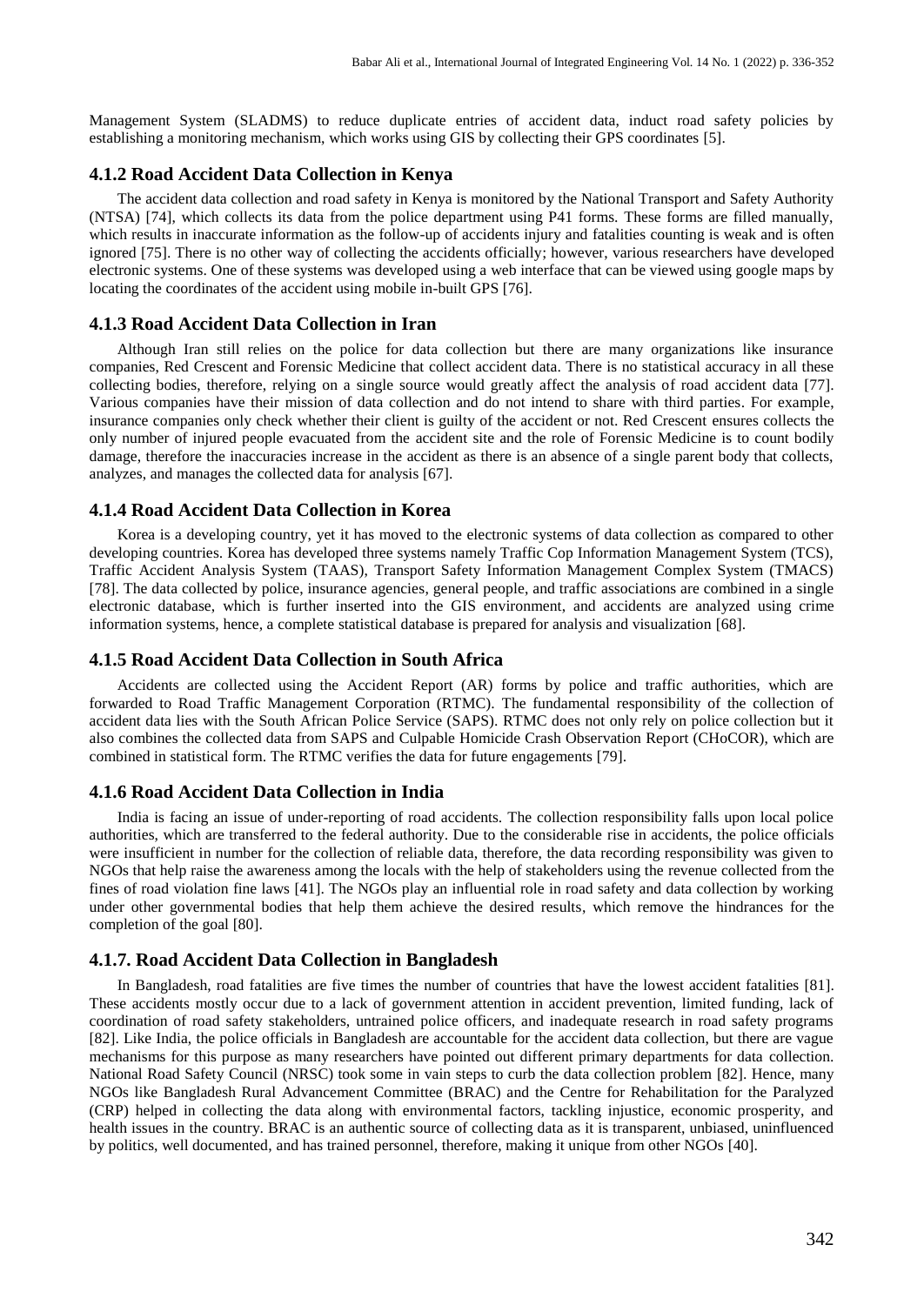# **4.1.8 Road Accident Data Collection in Malaysia**

Malaysia has the highest road accident fatalities among the South-East Asian Nations (ASEAN) [9]. Underreporting of road accident data acts as a sabotaging catalyst for the analysis of safety measurements and accident prevention approaches. The police record and the actual number of accidents are significantly different from each other [83]. In Malaysia, the demographic details are primarily provided by the Royal Malaysian Police (RMP) reports, but hospital records have road injury and fatality information [84]. To illustrate the underreporting, the accident data collected from police records and hospital records were analyzed. It was found that out of 7625 accident records of police data and 362 cases recorded in the hospital, only 311 accidents were present in both the records, which accounts for the extreme underreporting of 4.7% of injuries to the police database. The data collection procedure of Malaysia falls under the supervision of the Malaysian Institute of Road Safety Research (MIROS), which was founded in 2007. This organization is responsible for the collection of road accident data, its generalization, and distribution of information for research in road safety. To expedite the research in road safety, a program was developed based on MIROS provided data that could visualize the data in a user-friendly environment [70].

#### **4.1.9 Road Accident Data Collection in Pakistan**

Like many developing countries, Pakistan also suffers from road safety issues due to underreporting [85]. It has got the same system as prevalent in other developing countries- the police department is responsible for the data collection and the data is later disseminated to the provincial and federal authorities [86]. The data collected is barren for analysis as only 10% of the accidents were recorded when compared to the numbers of police records and hospital records [71]. In 2006, the National Road Safety Secretariat (NRSS) was established with the prime objective of structuring an effective data bank for road accidents. NGOs have played a positive role in creating awareness and the results are commendable [87]. NGOs like the World Health Organization (WHO) and the Asian Development Bank (ADB) started working for the betterment of society. Till 2007, many NGOs were working, but none of them extended their efforts for road safety. In 2007, Road Traffic Injury Research and Prevention Center (RTIR & PC) was established in Karachi [40].

The need for the establishment of RTIR  $& PC$  was felt by the local doctors due to the difference in recorded data in police and hospital records. To cope with the difference in numbers, RTIR & PC was created to create interventions over the analytical study for road safety and to work with local bodies for their application [9]. Under this program, the data was analyzed of road accidents in 2007, it was found that police-reported 1004 fatal accidents in the province of Sindh, while RTIR & PC registered 1185 fatal accident cases just for the city Karachi. This body operates under many local hospitals in Sindh province only [83]. One success story of intervention by RTIR & PC is that of Shahrah-e-Usman Ramz, a point with most pedestrian injury reports was analyzed. It was found that insufficient sight distance and sharp curve of the road contributed to the accidents. The concerns were forwarded to the governing bodies and some road safety signs were introduced which solved the problem to a certain limit [71].

#### **4.2. Collection Method in Developed Countries**

#### **4.2.1 Road Accident Data Collection in the USA**

In the USA, many bodies operate under state departments of transportation, which collect the data and store it in the national database. For example, the two Application Programming Interfaces (APIs) that collect the data are Map Quest Traffic and Microsoft Bing Map Traffic [88]. The accident data is also extracted by the official departments in the USA using GIS and it provides a large image of maps with accident locations marked on them [89]. Similarly, another data collection geographical dataset, which operates in more than 100 countries, is called HERE Routing. Its APIs are used for traffic-enabled routing, intermodal routing, Transit routing, isoline routing custom fuel calculations, EV routing, studying road infrastructure, planning and optimizing the road signals, and much more [90]. International Traffic Safety Data and Analysis Group (IRTAD) was developed comprising of 32 countries including the USA that saves the accident data in a common format for analysis purposes [91].

#### **4.2.2 Road Accident Data Collection in the UK**

The UK police record accidents using STATS19 form but are not the sole organization that keeps track of accidents [92]. The official website [www.gov.uk](http://www.gov.uk/) keeps track of driving licenses, Kaggle database contains STATS19 information regarding damages done in accidents, most gender involved in accidents, and coordinates of the accident. The number of injuries, vehicle details, and fatalities are collected from the Statista website. The UK also collects its accidents information from a local newspaper using known as The Guardian [93]. Similarly, Collision Recording and Sharing (CRASH) system, Road Accident Data Management System (RADMS), and Road Accident Data Recorder (RADaR) were developed that collect digital collection, transmission, and storage of accident cases, and police are only required to collect the vehicle registration number, which significantly reduces errors in recording [94]. It is further shared on the IRTAD database for universal compatibility for analysis [91].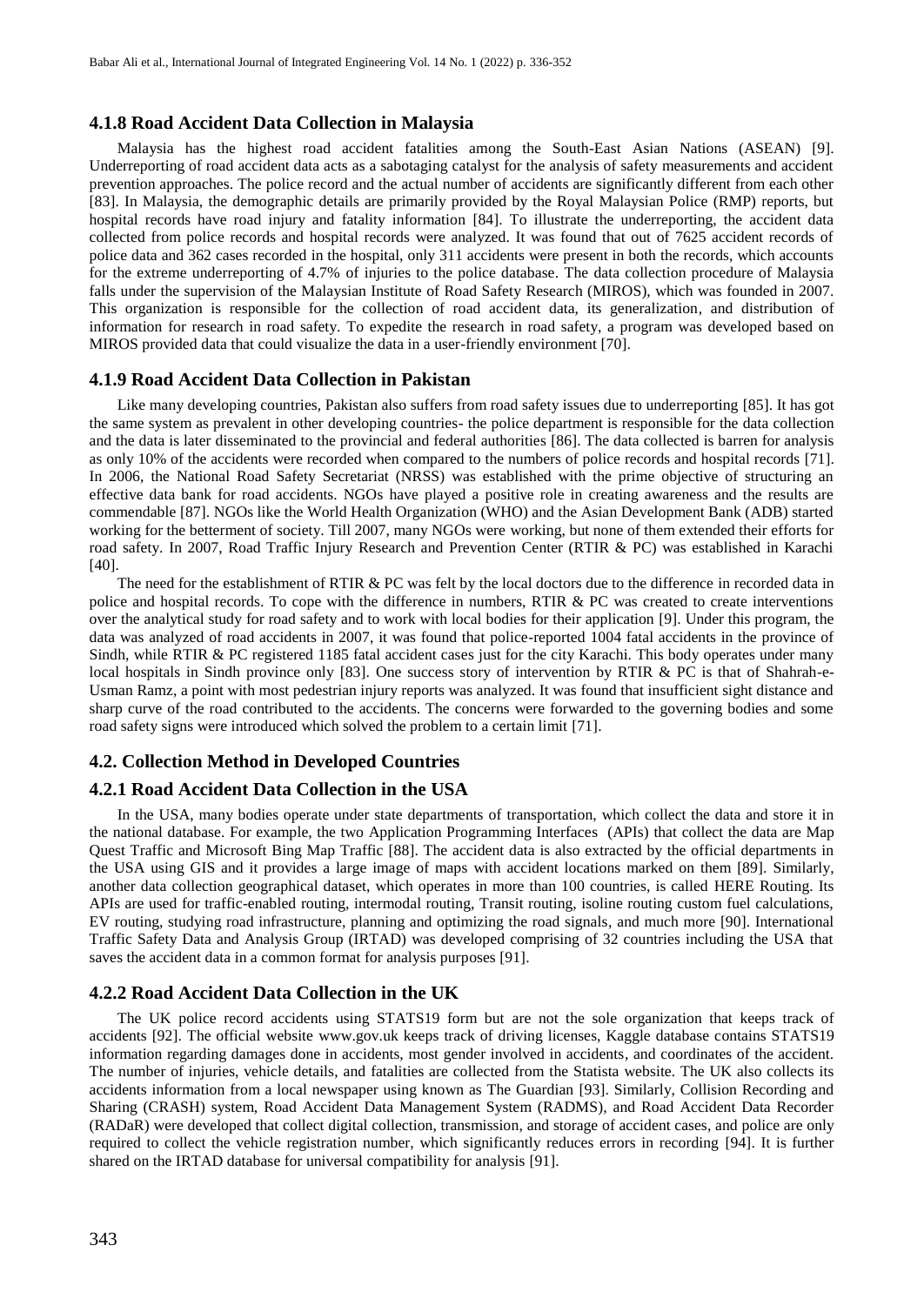# **4.2.3 Road Accident Data Collection in Germany**

In 1999, the German In-Depth Accident Study (GIDAS) project was launched to improve passengers and vehicle safety. It is a combination of a multidisciplinary team that collects the accident data. The traffic officials, medical officials, insurance companies, and manufacturers collect the data that is combined at the state level, which is further consolidated on the federal level [95]. the breakthrough in GIDAS is that the accident reported by police is reconstructed by an inspection team that provides accurate and more information regarding an accident on the roads. The information collected focuses on three parameters namely the vehicle, environment, and the participants involved in accidents [96]. The consolidated data is uploaded on the IRTAD database [91].

#### **4.2.4 Road Accident Data Collection in Norway**

The accident data collection is performed by police and Statistics Denmark, Statistics Finland, and Statistics Sweden. This data is reported to Eurostat and International Transport Forum, which is saved in the oracle database. Since 2001, the police recording adopted electronic entering which reduces the mistakes and duplicating [97]. It is further uploaded on the IRTAD database, which is provided in universal formats for analysis purposes [91].

#### **4.2.5 Road Accident Data Collection in Greece**

In Greece, Traffic Police officers go to the accident site and collect complete road accident data in high detail forms. After the accident, these forms are forwarded to the Hellenic Statistical Authority which is responsible for the final checking and codification in the official National Road Accident Database. Moreover, these data are also uploaded on the IRTAD database. Besides this in Greece, data is collected by insurance companies and hospital management, but these three collection bodies are not linked with each other and cause mismatches and loss of information. A method was developed using GIS that could detect the accident and then upload the accidents based on their coordinates on GIS maps but it is not officially been used by the government of Greece [98].

### **4.2.6 Road Accident Data Collection in Italy**

The accident data collection is performed by the local and provisional police on a CTT/INC paper form. The collected data is checked through many steps like double entry, out-of-range data, location of the accident. The collected data is sent to Automobile Club d'Italia (ACI), which checks the filled forms, check for missing or incomplete data [99]. Finally, the error-free data is sent to the Italian National Institute for Statistics (ISTAT) [91].

#### **4.2.7 Road Accident Data Collection in New Zealand**

Due to inaccuracies in police recording techniques for data recording, New Zealand has introduced Crash Analysis System (CAS) based on the Vision Zero approach, which states that no citizen gets injured or killed in the accident, that records the time, location, reason, and road and vehicular data. The advantage of using this system is that it consists of certain tools that show accidents on the map, locate high-risk locations and check the trends of accidents [100]. After consolidating the CAS information, it is updated and sent to IRTAD for worldwide cooperation for reducing accidents [91].

# **4.2.8 Road Accident Data Collection in France**

France does not only rely on police records for accuracy in data collection. For this purpose, a specialized agency was formed named Bulletin d'Analyse d'Accident Corporel de la Circulation (BAAC) that works under the Ministry of Transport whose sole responsibility is from data collection to data consolidation for traffic accident analysis [101], [102]. The police report the accidents to BAAC, which is uploaded to the electronic system. The quality control of records is authenticated by the three-step verification process. Initially, the completeness and verification of the forms are checked. Then, the data is shared with the local road authorities for correction of collected data. Finally, a domestic data record is published, which is cross-checked with the media reports [103], which final report is uploaded on the IRTAD database [91].

#### **4.2.9 Road Accident Data Collection in the Netherlands**

The Netherlands makes use of three statistical bodies to bring accuracy in police recorded accidents. Firstly, the cause of fatality is noted by the coroner. Secondly, the unnatural causes are noted by the court. In the final stage, the collected data is matched with the police recorded data [104]. The reason for performing three-step verification is to point out the incorrect and under-recording are rules out. Also, to separate the suicide cases from the natural causes of fatality [105]. One fruitful outcome of this three-step verification was that in the accidents which happened between 2010 - 2015, 15% of the accidents were missing in the second step and those accidents were present in the third step [106]. Finally, the details are uploaded on IRTAD [91].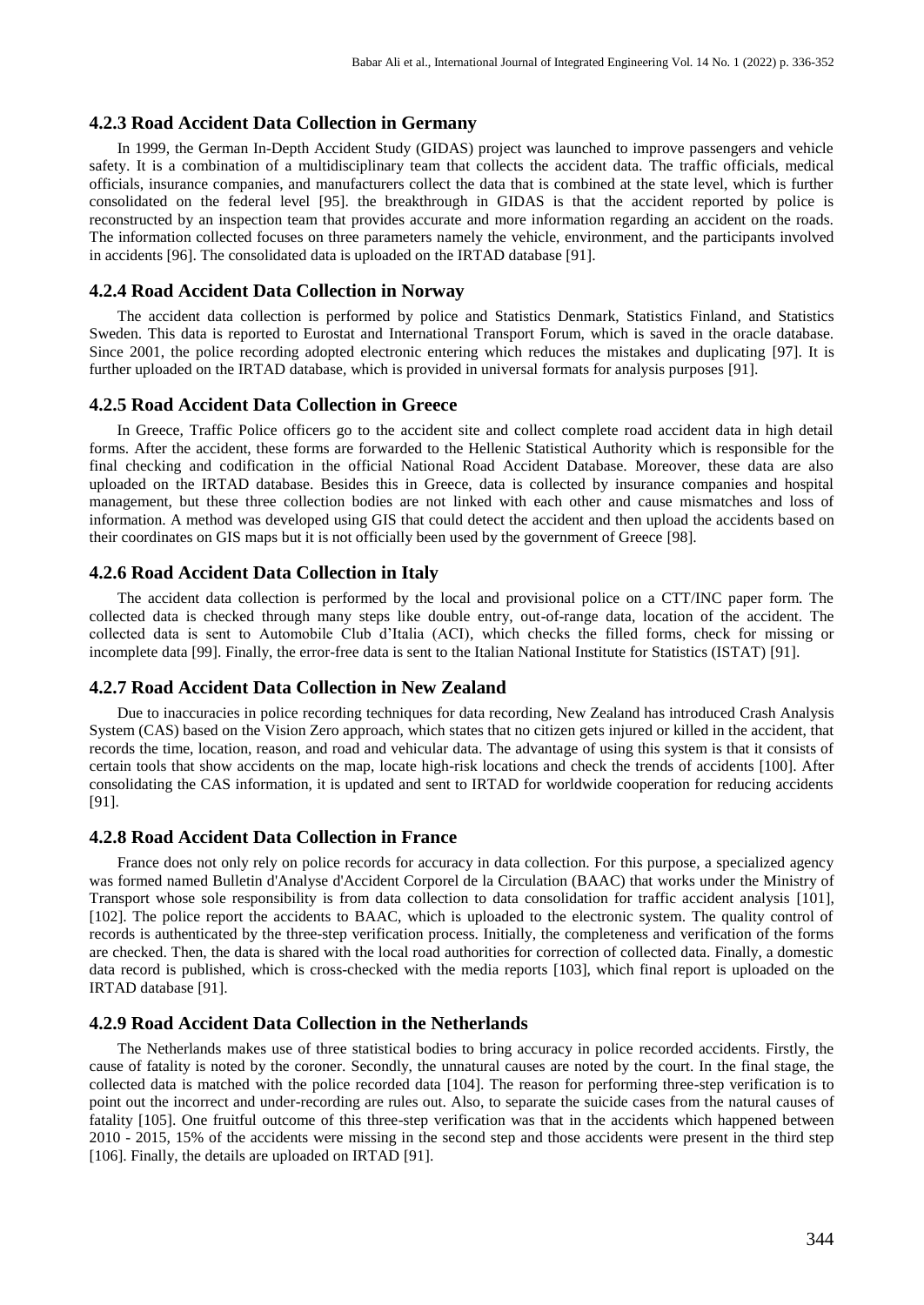The following Table 5 shows that the developed countries do not rely on just police recording. There are many governments, and privately owned systems working together to effectively collect the accident data. These are maintained and updated daily and are saved on a web service that is accessible for analysis purposes.

| S. No                   | <b>Country</b>        | <b>Standardized practice</b>                                                                                                                                                                                                                                                                                                                                                                                                                                                | <b>Reference</b>           |
|-------------------------|-----------------------|-----------------------------------------------------------------------------------------------------------------------------------------------------------------------------------------------------------------------------------------------------------------------------------------------------------------------------------------------------------------------------------------------------------------------------------------------------------------------------|----------------------------|
| $\mathbf{1}$            | <b>USA</b>            | Fatality Analysis Reporting System (FARS), The National<br>Automotive Sampling System (NASS)-General Estimates<br>System (GES), The National Automotive Sampling System<br>(NASS)-Crashworthiness Data System (CDS), The State<br>Data System (SDS), The Highway Safety Information<br>System (HSIS), The U.S. Census Bureau, The Strategic<br>Highway Research Program 2-Naturalistic Driving Study<br>(SHRP2-NDS), The Center for Advanced Public Safety<br>(CAPS), IRTAD | $[107]$ , $[108]$          |
| $\mathbf{2}$            | <b>UK</b>             | IRTAD, Kaggle, data.gov.uk, STATS 19, CRASH,<br>RADMS, RADaR                                                                                                                                                                                                                                                                                                                                                                                                                | $[93]$ , $[94]$ ,<br>[108] |
| 3                       | Germany               | International Traffic Safety Data & Analysis Group<br>(IRTAD), GIDAS, Police agencies of the different states<br>and then consolidated at the federal level                                                                                                                                                                                                                                                                                                                 | $[108]$ , $[109]$          |
| $\overline{\mathbf{4}}$ | Norway                | Collected by the police and consolidated at the national level<br>by Statistics Norway and the Public Roads Administration.                                                                                                                                                                                                                                                                                                                                                 | $[108]$ , $[110]$          |
| 5                       | Greece                | Attica Tollway crash database, International Traffic Safety<br>Data & Analysis Group (IRTAD)                                                                                                                                                                                                                                                                                                                                                                                | $[108]$ , $[111]$          |
| 6                       | Italy                 | Police, National Institute of Statistics (ISTAT), International<br>Traffic Safety Data & Analysis Group (IRTAD)                                                                                                                                                                                                                                                                                                                                                             | $[108]$ , $[112]$          |
| 7                       | <b>New</b><br>Zealand | Police, Crash Analysis System (CAS), IRTAD                                                                                                                                                                                                                                                                                                                                                                                                                                  | [112]                      |
| 8                       | France                | Bullettin d'Analyse d'Accident Corporel de la Circulation<br>(BAAC), IRTAD                                                                                                                                                                                                                                                                                                                                                                                                  | $[102]$                    |
| 9                       | <b>Netherlands</b>    | Three-step police information, IRTAD                                                                                                                                                                                                                                                                                                                                                                                                                                        | $[91]$ , $[113]$           |

#### **6. Innovation in Data Collection Techniques**

Since the inception of the digital age, the manual technique of recording has become obsolete as it lowers the data collection due to human error [114]. A mobile application was developed, which was based on Google Application Programming Interfaces (APIs) and Global Positioning System (GPS) to prevent the loss of valuable information while using the manual recording of P41 forms for accident data collection [66]. An accident data system was developed in Abu Dhabi in GIS to facilitate the police department and other stakeholders to efficiently collect the accident data [115]. One type of innovative system was introduced in Spain, which is known as Measuring and Recording Traffic Accident Sequence (METRAS). It records the accidents, attaches the coordinates, and shows up on the traffic system based on the accident severity. It was found to be more efficient, reliable, easily accessible than police record as compared to the statistical method of recording [116]. Another real-time application of GIS was shown for road accidents by designing a java-based platform that users can view, customize and change the layers of the software to check the accident locations. This gives the user an advantage to view accident spots using smartphones anywhere in the world [117]. Kentucky, USA uses a specially designed electronic accident collection system using bar codes and scanners to locate the accidents using GPS. This system is linked with the federal database that compares the driver details on the electronic form, thus reducing errors in recording and minimizing the human error of entry [118].

Iowa, USA developed a Traffic and Criminal Software (TraCS) for accident data collection as field-friendly by introducing various options like bar codes, CCTVs, digital cameras, and electronic data entry along with the GPS. The officials can take a photo and upload it with the GPS coordinates on GIS software, which can be viewed easily and results can be deduced with full confidence [119]. Illinois uses a combination of custom-developed software along and TraCS. This data system works by using GPS in vehicles for accident locations. A sketching tool is used along with the electronic filing of forms in which the accidents are graphically represented, hence, adding accuracy and in-depth analysis of the accidents [120]. Romanian researchers developed an electronic system for traffic accident data collection. The electronic system consists of forms, distance, contact, and witness'. This operates on a handheld device and its user interface is easy to work with [121]. Similarly, a low-cost accident detection system was used in vehicles as an on-board unit, consisting of many sensors like GPS, accelerometer, gyroscope, and Wi-Fi module, the accident was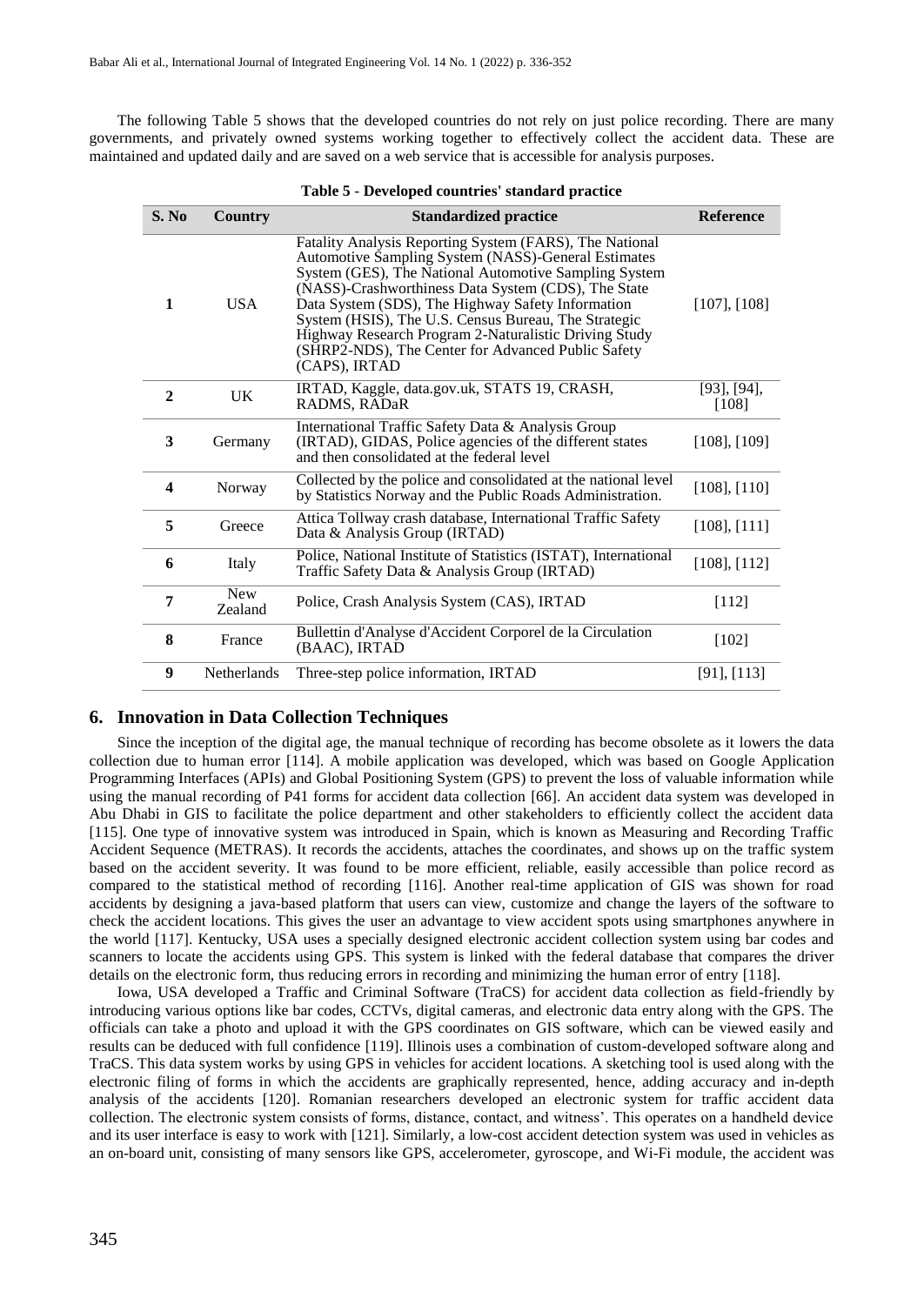recorded and sent to the database system called as V2X communication technology. This unit searches for a nearby hospital and requests medical assistance [122].

#### **7. Discussion**

This study explained and compared the common practices of accident data collection in developing countries and developed countries and a major difference was observed. The developed countries utilize public and private instruments on the road to extract useful information, which is then sent to the recording agency. The developed country's citizens are well-equipped with the accident detection systems, safety features of the car, as well as the constant connectivity of the internet. It gives developed countries an edge over developing countries in the field of accident data collection. This shortcoming is one of the major contributing factors in accident data collection, which leads to under-reporting and under-recording of accident data.

A lot of studies suggest that small-scale prototypes for digital accident data collection have already been developed with full confidence but due to the high initial cost and non-serious attitude of the governing bodies involved in the implementation of road safety programs, the innovation techniques are still not considered in many countries.

The developing countries suffer considerably due to the underreporting of the data by collecting bodies. The underreporting of the road accident often leads to confusion and unfertile results of the analysis. In most countries, the collection of road accident data falls under the jurisdiction of local police authority but due to deficiency of trained and professional personnel, lack of recording devices, inaccessibility to the data bank, inability to take a correct history of the accident, and a dearth of advanced collection techniques in the field often leads to the problem of underreporting. There is an absence of a committed organization whose prime task is to collect the road accident data by utilizing advanced tools and techniques. The developed countries have demonstrated that accident severity can be reduced by incorporating the dedication of governing bodies and the implementation of advanced road safety systems by collecting the data efficiently. The collected data can be used for target setting in accident reduction, to evaluate the impact of interventions, to indicate the road safety conditions, and to create awareness regarding the accidents among the public. The developing countries suffer the most, where the lack of funding and mismanagement among the involved departments creates unwanted interventions. The situation of accident cases is worsening in developing countries as the accidents are increasing day by day and the number of vehicles on road are growing at a fast pace, which is a clarion call for the officials to act promptly.

The police officials in developing countries only collect the accident data and keep the data with themselves as there is an absence of a centralized body that consolidates the data and removes the over-reporting or duplicating reports and makes the data ready for analysis purposes. As a result, the analysis of the road accident data generates misleading results. Although the police is a prime department for data collection, the only difference between developing and developed countries is the approach for utilizing the reported accidents by combing it from various sources for the confirmation of the accident cases. The developed countries have made certain bodies whose sole responsibility is to collect, analyze, manage, and store the collected data in a specialized format, which the developing countries lack.

The data collection systems in developing countries are still old, faulty, and contain a significant number of mistakes due to human error. It is due to malpractice in reporting or insufficient accuracy in recording the accidents that lead to a plethora of problems like lack of education for filling the forms correctly, under-reporting of accidents due to mutual consent of the vehicle owners, less space for noting down the pre-defined scenarios on the form, unavailability of space on the accident forms, loss of record due to negligence, under-reporting and poor coordination for sharing accidental data for analysis purposes among the various road-related departments as shown in Fig. 2.

#### **8. Framework**

The data processing needs a framework that is robust and ensures compatibility in the analysis. A centralized data handling agency must be the one, whose fundamental objective is to obtain and compile the data, remove unwanted information and noise, store the data in an organized way, and prepare it for analysis. This data can be useful for accident prevention, planning of future highway infrastructure, identification of hotspots, and future change in the geometric design of the roads. The collected data can prove useful to deter people from not following the road rules using infographics, social media ads, context diagrams, and banners. With this understanding, the framework has been proposed as shown in Fig. 3.

#### **9. Conclusion**

This paper demonstrated the accident data collection methods and techniques that are followed all over the world and the consequences of poor data management. It was concluded that the developing countries still rely on manual recording, while developed countries have incorporated the latest technology to collect the accident data. Among many contributing reasons, the one reason for most accident cases to happen is due to the absence of awareness of road safety programs in developing countries. There is an absence of centralized data collection systems that are passed from several steps, which increases the accuracy of the data collection. There is also a lack of proper training that is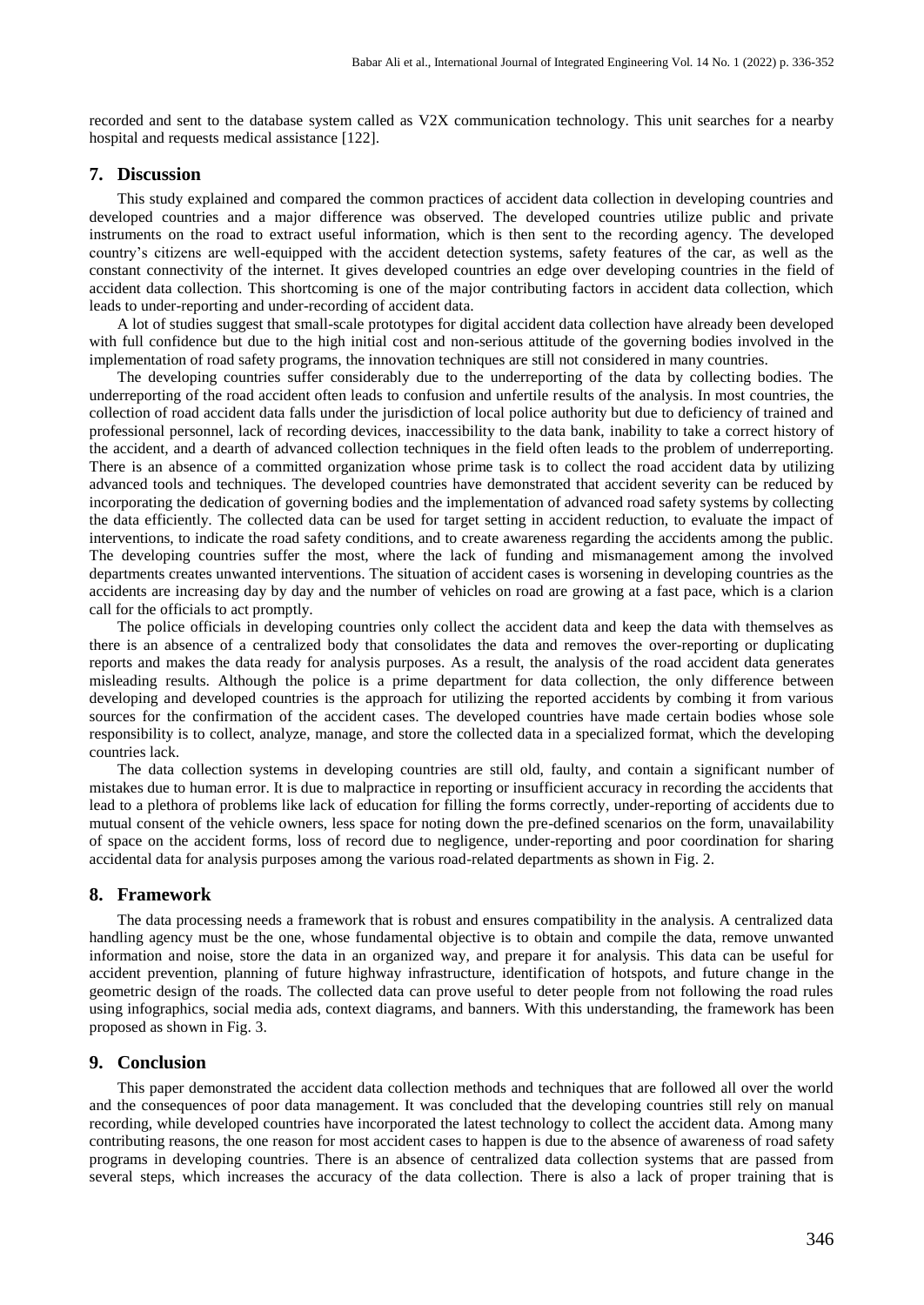necessary to ensure the correct collection of the accident data. The discussion on the current data recording techniques illustrated that the government sector has collaborated with private firms to prevent loss of data and efficient application of data collection in a few developing countries. Most developing countries are deprived of this scientific collaboration, which results in the under-recording of the accident data. Moreover, most of the manually collected data consists of duplicate cases and some important variables in the collection stage go un-reported. Finally, the solution for form-filling collection techniques was introduced along with the use of the proposed framework.



**Fig. 2 - Problems associated with manual measurement**



**Fig. 3 - Framework for a digital collection of accident data**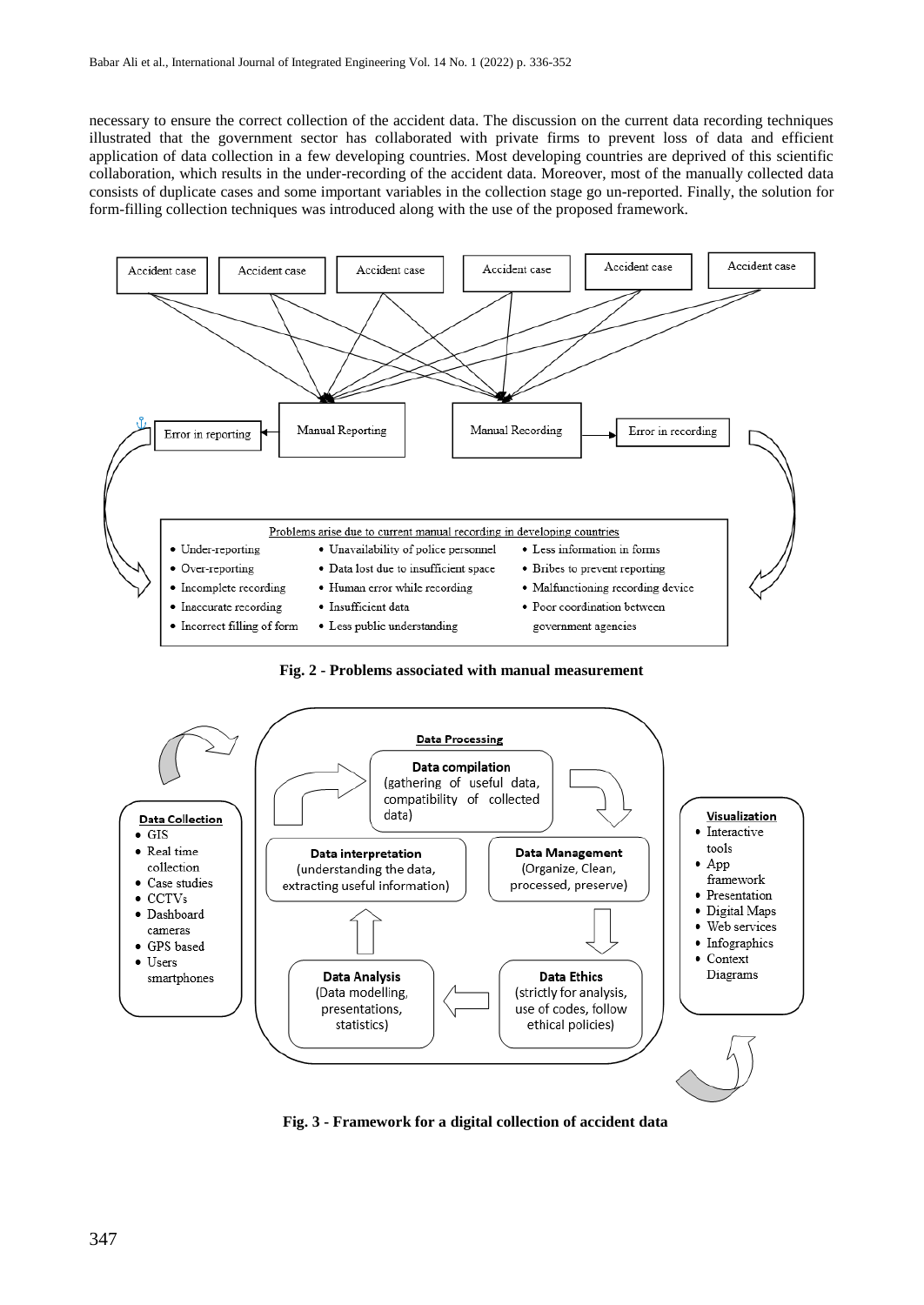The manual collection of accident data is faulty because of a lot of the aforementioned errors associated with it. This is the reason why developed countries ceased to rely on it and moved to the next age of data collection methods. The current practices of road accident data collection of developing countries are obsolete in developed countries. The framework of DDC shows three stages of data collection, which minimizes the loss of data and ensures that each accident is recorded.

In developing countries, the police perform data recording and are the prime source of data collection. It is unreliable and inefficient in most cases. This kind of data collection needs quality control and requires proper training for filling out the forms to bring accuracy in the data for the researchers. Training will ensure logical data entry, completeness, and reliable results. Currently, it is time-consuming, resource-intensive, expensive, and difficult to compile. These reasons show that there is a substantial need for innovation in this area of study.

Accidents are increasing day by day with more vehicles on the road and their data collection is becoming more challenging, which results in loss of data and under-reporting of the accidents. The local bodies and government must understand the gravity of this situation and the manual recording must be changed to digital recording, which could unravel precious information for road safety analysis before it is too late.

It is recommended that a centralized collection system must be used, and the developing countries should adopt or follow the framework of data collection using digital techniques to prevent the loss of useful data as the NGOs operating in many developing countries will work till their funding and therefore, it is not the viable solution of accurate data collection. The locals must be encouraged to install the road accident recording cases like dash cameras or report the accidents via mobile applications to bring accuracy to the police records of road accident data collection. Also, the data recorded by the private device should be shared with a centralized body. The basic concern is to save human life and property for which road safety measurements are needed. Practical road safety arrangements can be made only when the data collection procedures become trustworthy. Not only this but also a shift from manual towards digitalization is the need of the hour.

#### **Acknowledgement**

The authors would like to thank Universiti Teknologi PETRONAS (UTP) for the support provided for this research.

# **References**

- [1] Bondžić, J., M. Sremački, S. Popov, I. Mihajlović, B. Vujić, and M. Petrović, Exposure to hazmat road accidents– Toxic release simulation and GIS-based assessment method. Journal of Environmental Management, 2021. **293**: p. 112941.
- [2] Shala, K. and A. Dorri, Identification of the Accidents Causes and their Engineering Analysis: The Case of Albania. International Journal of Innovative Technology and Interdisciplinary Sciences, 2021. **4**(2): p. 706-715.
- [3] Zegras, P.C., E. Ben-Joseph, F. Hebbert, and J.F. Coughlin, Comparative Study of Baby Boomers' Travel Behavior and Residential Preferences in Age-Restricted and Typical Suburban Neighborhoods. 2008.
- [4] Goniewicz, K., M. Goniewicz, W. Pawłowski, and P. Fiedor, Road accidents in the early days of the automotive industry. Polish Journal of Public Health, 2015. **125**(3): p. 173-176.
- [5] (WHO), W.H.O. Launch of Sri Lanka Accident Data Management System (SLADMS). 2018 [https://www.who.int/srilanka/news/detail/06-09-2018-launch-of-sri-lanka-accident-data-management-system-](https://www.who.int/srilanka/news/detail/06-09-2018-launch-of-sri-lanka-accident-data-management-system-(sladms)---07th-september-2018-colombo) [\(sladms\)---07th-september-2018-colombo.](https://www.who.int/srilanka/news/detail/06-09-2018-launch-of-sri-lanka-accident-data-management-system-(sladms)---07th-september-2018-colombo)
- [6] Jadaan, K., E. Al-Braizat, S. Al-Rafayah, H. Gammoh, and Y. Abukahlil, Traffic safety in developed and developing countries: A comparative analysis. Journal of Traffic and Logistics Engineering Vol, 2018. **6**(1).
- [7] Alaloul, W. S., M. A. Musarat, M. Liew, and N. A. W. A. Zawawi. Influential safety performance and assessment in construction projects: a review. AWAM International Conference on Civil Engineering. 2019. Springer.
- [8] Beasley, E., D.J. Beirness, and A.J. Porath-Waller, A comparison of drug-and alcohol-involved motor vehicle driver fatalities. 2011: Canadian Centre on Sustance Abuse.
- [9] Organization, W.H., Global status report on road safety 2013: supporting a decade of action: summary. 2013, World Health Organization.
- [10] Correspondant Road accidents in Pakistan claimed 36,000 lives last year. 2019.
- [11] Lu, H., H. Ma, Z. Sun, and J. Wang, Analysis and prediction on vehicle ownership based on an improved stochastic Gompertz diffusion process. Journal of Advanced Transportation, 2017. **2017**.
- [12] Alkheder, S. A., R. Sabouni, H. El Naggar, and A. R. Sabouni, Driver and vehicle type parameters' contribution to traffic safety in UAE. Journal of Transport Literature, 2013. **7**(2): p. 403-430.
- [13] Ceicdata. Motor Vehicle Registered in USA. 2020. [https://www.ceicdata.com/en/indicator/united-states/motor](https://www.ceicdata.com/en/indicator/united-states/motor-vehicle-registered)[vehicle-registered.](https://www.ceicdata.com/en/indicator/united-states/motor-vehicle-registered)
- [14] Ceicdata. Motor Vehicle registered in United Kingdom. 2020. [https://www.ceicdata.com/en/indicator/united](https://www.ceicdata.com/en/indicator/united-kingdom/motor-vehicle-registered)[kingdom/motor-vehicle-registered.](https://www.ceicdata.com/en/indicator/united-kingdom/motor-vehicle-registered)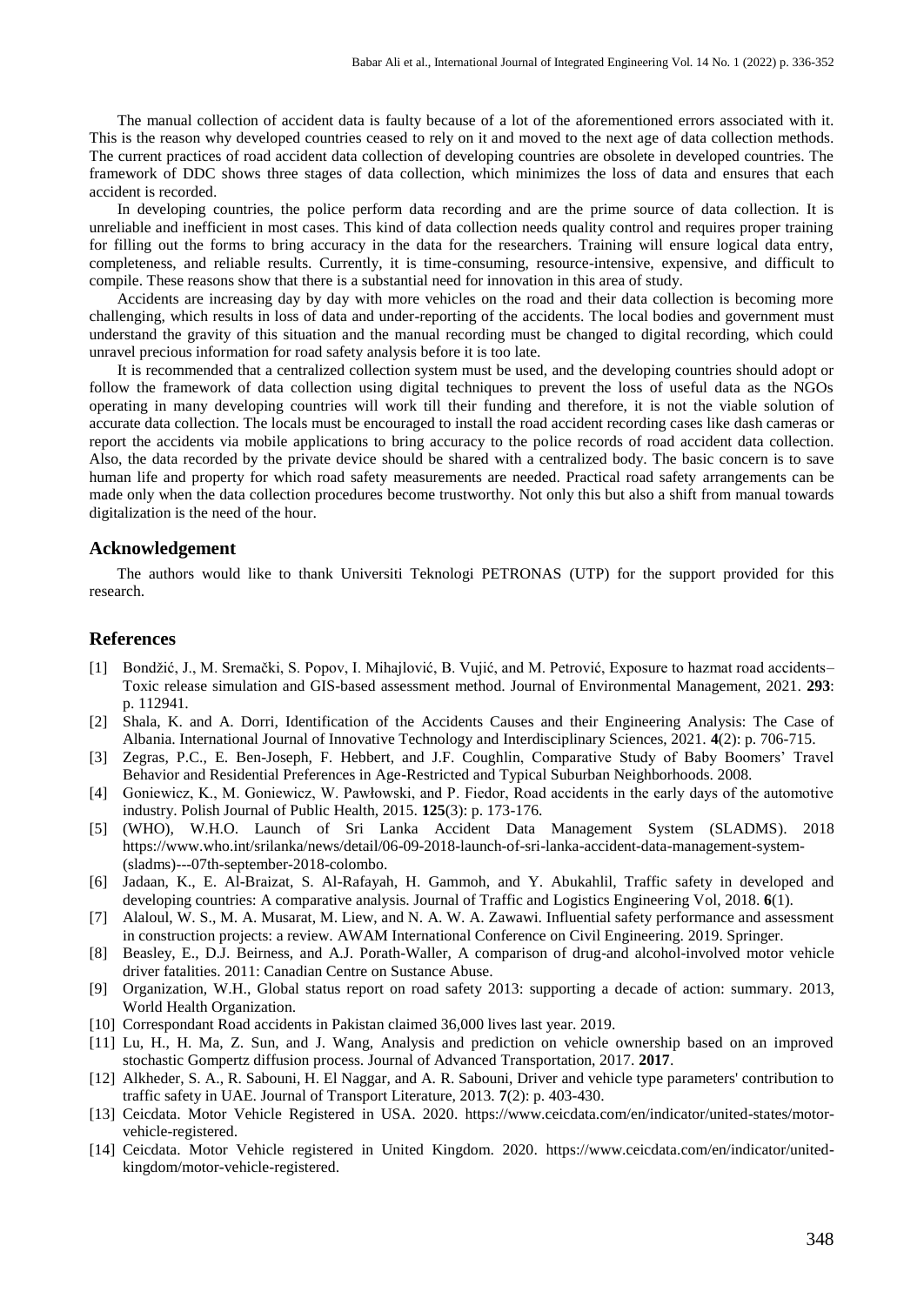- [15] Ceicdata. Germany's Motor Vehicle Registered from 2005 to 2015. 2020.: https://www.ceicdata.com/en/ indicator/germany/motor-vehicle-registered.
- [16] Ceicdata, Norway's Motor Vehicle Registered from 2005 to 2015. 2020.
- [17] Ceicdata. Greece's Motor Vehicle Registered from 2005 to 2015. 2020. [https://www.ceicdata.com/en/](https://www.ceicdata.com/en/indicator/greece/motor-vehicle-registered) [indicator/greece/motor-vehicle-registered.](https://www.ceicdata.com/en/indicator/greece/motor-vehicle-registered)
- [18] Ceicdata. Motor Vehicle Registered in Italy. 2020. [https://www.ceicdata.com/en/indicator/italy/motor-vehicle](https://www.ceicdata.com/en/indicator/italy/motor-vehicle-registered)[registered.](https://www.ceicdata.com/en/indicator/italy/motor-vehicle-registered)
- [19] Ceicdata. South Africa's Motor Vehicle Registered from 2005 to 2015. 2020. https://www.ceicdata.com/en/ indicator/south-africa/motor-vehicle-registered.
- [20] Ceicdata. India's Motor Vehicle Registered from 2005 to 2015. 2020. [https://www.ceicdata.com/en/](https://www.ceicdata.com/en/indicator/india/motor-vehicle-registered) [indicator/india/motor-vehicle-registered.](https://www.ceicdata.com/en/indicator/india/motor-vehicle-registered)
- [21] Ceicdata. Bangladesh Motor Vehicle Registered. 2020. [https://www.ceicdata.com/en/bangladesh/motor-vehicle](https://www.ceicdata.com/en/bangladesh/motor-vehicle-registered/motor-vehicle-registered-bangladesh-total)[registered/motor-vehicle-registered-bangladesh-total.](https://www.ceicdata.com/en/bangladesh/motor-vehicle-registered/motor-vehicle-registered-bangladesh-total)
- [22] Ceicdata. Malaysia's Motor Vehicle Registered from 2005 to 2015. 2020. https://www.ceicdata.com/en/ indicator/malaysia/motor-vehicle-registered.
- [23] Bank, T.W., Road death and injuries hold back economic growth in developign countries. 2018.
- [24] Meter, M.E. Vehicles per 1000 people 2020. [http://mecometer.com/compare/singapore+thailand/vehicles-per](http://mecometer.com/compare/singapore+thailand/vehicles-per-thousand-people/)[thousand-people/.](http://mecometer.com/compare/singapore+thailand/vehicles-per-thousand-people/)
- [25] Cicek, Z. and Z. Ozturk, Importance of road parameters on traffic accidents. 2018, Transist.
- [26] Sameera, S., Bangalore: Silicon City or Black City?
- [27] Rabbani, M.B.A., U. Usama, M.A. Musarat, and W.S. Alaloul. Indicators of injury severity of truck crashes using random parameter logit modeling. in 2021 International Conference on Decision Aid Sciences and Application (DASA). 2021. IEEE.
- [28] Pietro, G.D., Road crash and road crash injury data for setting and monitoring targets, in UNECE Seminar on Improving Global Road Safety. 2009: Bishkek
- [29] Rabbani, M.B.A., P.D.S.A. Khan, D.Q. Iqbal, and E.Q. Zaman, Analysis of vehicle accidents using spatiotemporal tools in ArcGIS; a case study of Hayatabad, Peshawar. International journal of engineering works, 2019. **6**(12): p. 339-344.
- [30] Mehmood, A., N. Taber, A.M. Bachani, S. Gupta, N. Paichadze, and A.A. Hyder, Paper versus digital data collection for road safety risk factors: reliability comparative analysis from three cities in low-and middle-income countries. Journal of medical internet research, 2019. **21**(5): p. e13222.
- [31] Jha, A.N., G. Tiwari, and N. Chatterjee, Road accidents in EU, USA and India: a critical analysis of data collection framework, in Strategic System Assurance and Business Analytics. 2020, Springer. p. 419-443.
- [32] Rabbani, M.B.A., M.A. Musarat, W.S. Alaloul, M.S. Rabbani, A. Maqsoom, S. Ayub, H. Bukhari, and M. Altaf, A Comparison Between Seasonal Autoregressive Integrated Moving Average (SARIMA) and Exponential Smoothing (ES) Based on Time Series Model for Forecasting Road Accidents. Arabian Journal for Science and Engineering, 2021: p. 1-26.
- [33] Muguro, J.K., M. Sasaki, K. Matsushita, and W. Njeri, Trend analysis and fatality causes in Kenyan roads: A review of road traffic accident data between 2015 and 2020. Cogent Engineering, 2020. **7**(1): p. 1797981.
- [34] Shepelev, V., S. Aliukov, K. Nikolskaya, and S. Shabiev, The capacity of the road network: Data collection and statistical analysis of traffic characteristics. Energies, 2020. **13**(7): p. 1765.
- [35] Musarat, M.A., M. Altaf, M.B.A. Rabbani, W.S. Alaloul, K.M. Alzubi, and M. Al Salaheen. Automation in Traffic Engineering to Prevent Road Accidents: A Review. in 2021 Third International Sustainability and Resilience Conference: Climate Change. 2021. IEEE.
- [36] Shen, D., Q. Yi, L. Li, R. Tian, S. Chien, Y. Chen, and R. Sherony, Test scenarios development and data collection methods for the evaluation of vehicle road departure prevention systems. IEEE Transactions on Intelligent Vehicles, 2019. **4**(3): p. 337-352.
- [37] Rashidi, M., I. Batros, T.K. Madsen, M.T. Riaz, and T. Paulin. Placement of road side units for floating car data collection in highway scenario. in 2012 IV International Congress on Ultra Modern Telecommunications and Control Systems. 2012. IEEE.
- [38] Loo, B.P. and K. Tsui, Factors affecting the likelihood of reporting road crashes resulting in medical treatment to the police. Injury prevention, 2007. **13**(3): p. 186-189.
- [39] Cryer, P., S. Westrup, A. Cook, V. Ashwell, P. Bridger, and C. Clarke, Investigation of bias after data linkage of hospital admissions data to police road traffic crash reports. Injury prevention, 2001. **7**(3): p. 234-241.
- [40] Janstrup, K.H., S. Kaplan, T. Hels, J. Lauritsen, and C.G. Prato, Understanding traffic crash under-reporting: linking police and medical records to individual and crash characteristics. Traffic injury prevention, 2016. **17**(6): p. 580-584.
- [41] Guler, E., How to Improve NGO Effectiveness in Development? A Discussion on Lessons Learned. A Discussion on Lessons Learned (February 18, 2008), 2008.
- [42] Farmer, C.M., Reliability of police-reported information for determining crash and injury severity. 2003.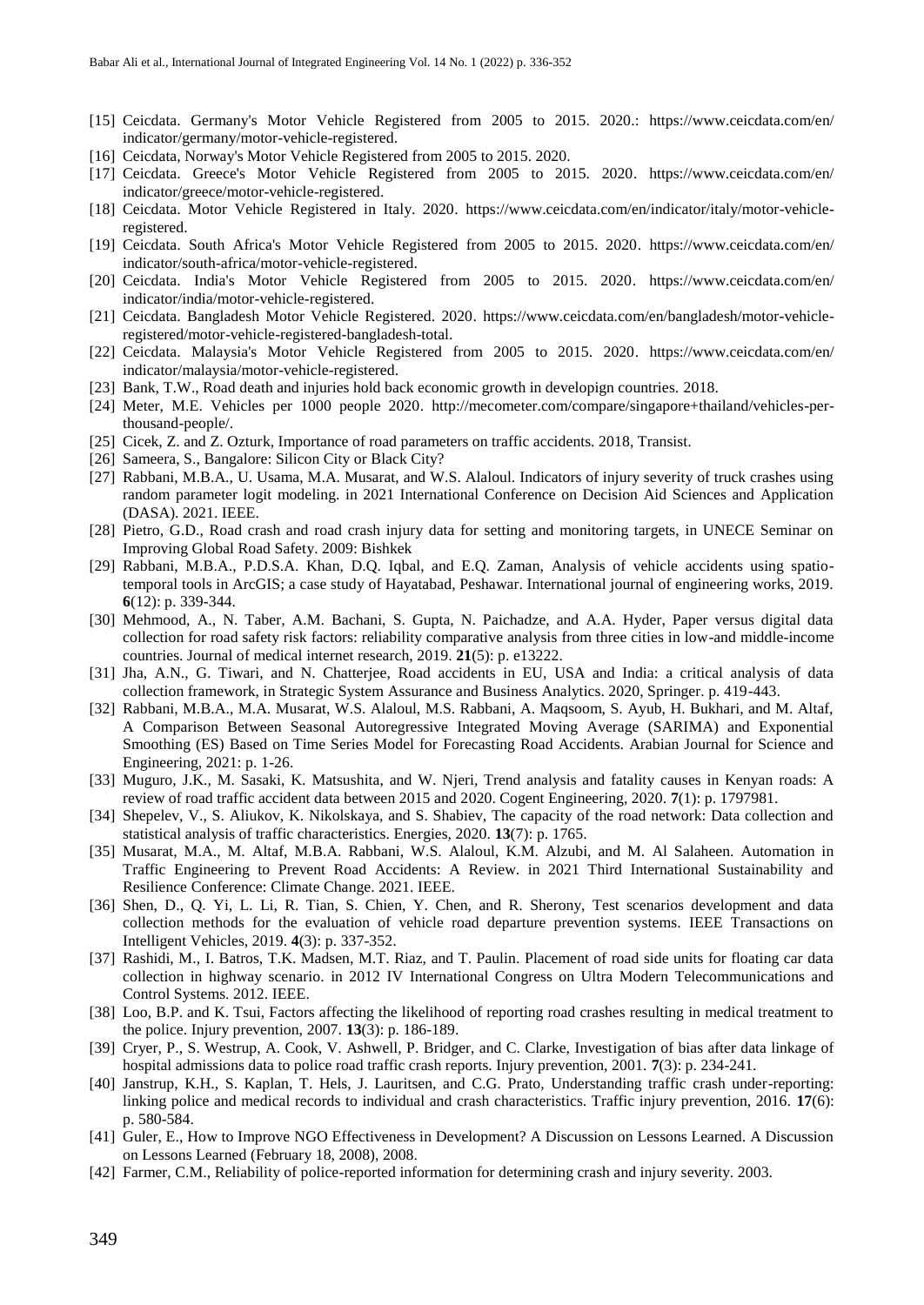- [43] Värnild, A., P. Larm, and P. Tillgren, Incidence of seriously injured road users in a Swedish region, 2003–2014, from the perspective of a national road safety policy. BMC public health, 2019. **19**(1): p. 1576.
- [44] IFTARD, Japan Traffic Accidents Databases (J-TAD). 2020. [https://www.itarda.or.jp/english/activities.](https://www.itarda.or.jp/english/activities)
- [45] Zhang, Z., Q. He, J. Gao, and M. Ni, A deep learning approach for detecting traffic accidents from social media data. Transportation research part C: emerging technologies, 2018. **86**: p. 580-596.
- [46] Amin-Naseri, M., P. Chakraborty, A. Sharma, S.B. Gilbert, and M. Hong, Evaluating the reliability, coverage, and added value of crowdsourced traffic incident reports from Waze. Transportation research record, 2018. **2672**(43): p. 34-43.
- [47] Dabiri, S. and K. Heaslip, Developing a Twitter-based traffic event detection model using deep learning architectures. Expert systems with applications, 2019. **118**: p. 425-439.
- [48] Salas, A., P. Georgakis, and Y. Petalas. Incident detection using data from social media. in IEEE 20th International Conference on Intelligent Transportation Systems (ITSC). 2017. IEEE.
- [49] Pandhare, K.R. and M.A. Shah. Real time road traffic event detection using Twitter and spark. in International conference on inventive communication and computational technologies (ICICCT). 2017. IEEE.
- [50] Roshandel, S., Z. Zheng, and S. Washington, Impact of real-time traffic characteristics on freeway crash occurrence: Systematic review and meta-analysis. Accident Analysis & Prevention, 2015. **79**: p. 198-211.
- [51] Yuan, J. and M. Abdel-Aty, Approach-level real-time crash risk analysis for signalized intersections. Accident Analysis & Prevention, 2018. **119**: p. 274-289.
- [52] Cao, G., J. Michelini, K. Grigoriadis, B. Ebrahimi, and M.A. Franchek, Cluster-based correlation of severe driving events with time and location. Journal of Intelligent Transportation Systems, 2016. **20**(6): p. 516-531.
- [53] Xiong, X., L. Chen, and J. Liang, A new framework of vehicle collision prediction by combining SVM and HMM. IEEE Transactions on Intelligent Transportation Systems, 2017. **19**(3): p. 699-710.
- [54] Australia, G.o. Australia's Regional Open Data Census. 2020[. http://australia.census.okfn.org.](http://australia.census.okfn.org/)
- [55] Gov, D. Open Data Catalog Traffic Accidents. 2019. https://catalog.data.gov/dataset?q=traffic+accidents&sort= views\_recent+desc&tags=crash&as\_sfid=AAAAAAXHjZkDY7gFA5iMx\_28NUE0FLt7GCD6A\_wjSzainkj\_rsp LB-fqUew5h3LiHfKwq25Q1jllDf64k8tuEJ03xVdCKo4\_qW6HRpHe\_XBlCPYQhLUOwC0CkWT-WHXEHYKSTII%3D&as\_fid=be93db12e7584b.
- [56] Co, D.G., Datos.Gov.Co Colombia Open Data Catalog- Road Accidents. 2019.
- [57] UK, D.G. Data.Gov.UK United Kingdom Open Data Catalog Traffic Accidents. 2019. https://data.gov.uk/ search?q=traffic+accidents.
- [58] Zheng, M., T. Li, R. Zhu, J. Chen, Z. Ma, M. Tang, Z. Cui, and Z. Wang, Traffic accident's severity prediction: A deep-learning approach-based CNN network. IEEE Access, 2019. **7**: p. 39897-39910.
- [59] Moriya, K., S. Matsushima, and K. Yamanishi, Traffic risk mining from heterogeneous road statistics. IEEE Transactions on Intelligent Transportation Systems, 2018. **19**(11): p. 3662-3675.
- [60] Scott-Parker, B. and O. Oviedo-Trespalacios, Young driver risky behaviour and predictors of crash risk in Australia, New Zealand and Colombia: Same but different? Accident Analysis & Prevention, 2017. **99**: p. 30-38.
- [61] Tiwari, P., H. Dao, and G.N. Nguyen, Performance evaluation of lazy, decision tree classifier and multilayer perceptron on traffic accident analysis. Informatica, 2017. **41**(1).
- [62] Hashmienejad, S.H.-A. and S.M.H. Hasheminejad, Traffic accident severity prediction using a novel multiobjective genetic algorithm. International journal of crashworthiness, 2017. **22**(4): p. 425-440.
- [63] Ghosh, B., M.T. Asif, and J. Dauwels. Bayesian prediction of the duration of non-recurring road incidents. in 2016 IEEE Region 10 Conference (TENCON). 2016. IEEE.
- [64] Sameen, M.I. and B. Pradhan, Severity prediction of traffic accidents with recurrent neural networks. Applied Sciences, 2017. **7**(6): p. 476.
- [65] Organization, W.H. Launch of Sri Lanka Accident Data Management System (SLADMS) 07th September 2018, Colombo. 2018. [https://www.who.int/srilanka/news/detail/06-09-2018-launch-of-sri-lanka-accident-data](https://www.who.int/srilanka/news/detail/06-09-2018-launch-of-sri-lanka-accident-data-management-system-(sladms)---07th-september-2018-colombo)[management-system-\(sladms\)---07th-september-2018-colombo.](https://www.who.int/srilanka/news/detail/06-09-2018-launch-of-sri-lanka-accident-data-management-system-(sladms)---07th-september-2018-colombo)
- [66] Derdus, K.M. and V.G. Ozianyi. A Mobile solution for road accident data collection. in Proceedings of the 2nd Pan African International Conference on Science, Computing and Telecommunications (PACT 2014). 2014. IEEE.
- [67] Sadeghi-Bazargani, H., S. Sharifian, D. Khorasani-Zavareh, R. Zakeri, M. Sadigh, M. Golestani, M. Amiri, R. Masoudifar, F. Rahmani, and N. Mikaeeli, Road safety data collection systems in Iran: a comparison based on relevant organizations. Chinese journal of traumatology, 2020. **23**(5): p. 265-270.
- [68] Jaehoon SUL, L.O. Road Accident Data Collection and Management System in Korea. 2015. https://www.unescap.org/sites/default/files/5.3.KOTI-DATA.pdf.
- [69] Centre, A.i., Accident Report Form.
- [70] Hizal Hanis, H. and S. Sharifah Allyana. The construction of road accident analysis and database system in Malaysia. in 14th IRTAD Conference. 2009.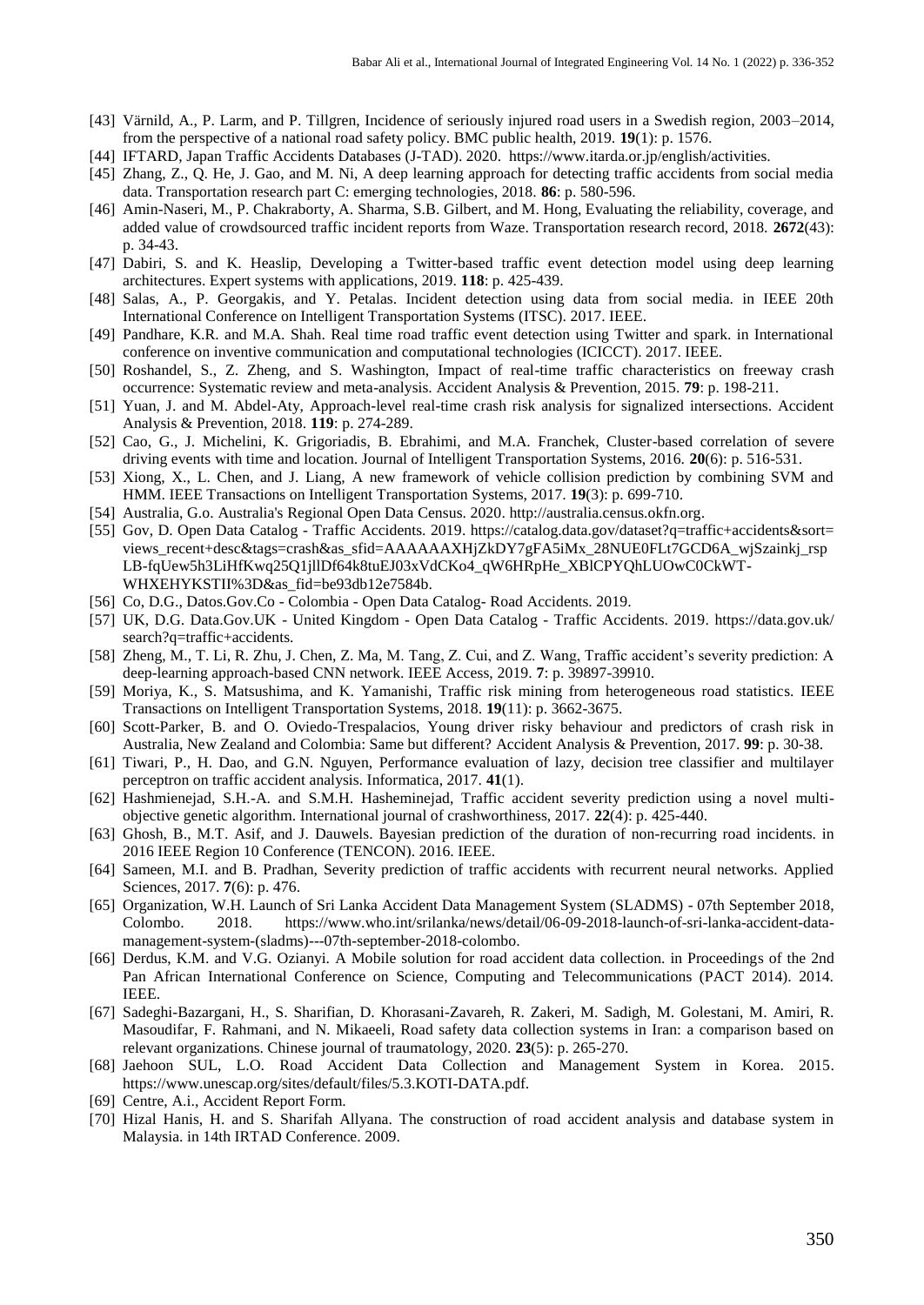- [71] Saqib, M., K. Sheeraz, and M. Farooqui. Development of guidelines for road safety audit in Pakistan: Case studies. in Proceeding of the 3rd International Symposium on Infrastructure Engineering in Developing Countries (IEDC 2010). 2010.
- [72] P.Thomas, R.W., S.Mavromatis, K.Folla, A.Laiou, G.Yannis, Survey Results: Road Safety Data, Data Collection Systems And Definitions. 2017. p. 1-118.
- [73] Amal, K., Safety in Mobility: The Sri Lankan Record. 1992, National Transport Day.
- [74] Muguro, J.K., M. Sasaki, K. Matsushita, and W.J.C.E. Njeri, Trend analysis and fatality causes in Kenyan roads: A review of road traffic accident data between 2015 and 2020. 2020. **7**(1): p. 1797981.
- [75] Otsyeno, F.J.E.A.O.J., Road safety in Kenya. 2011. **5**(2): p. 33-35.
- [76] Kenga, M.D., A Mobile solution for road accident data collection and presentation. 2014, iLabAfrica.
- [77] Khorshidi, A., E. Ainy, M. Sabagh, H.J.S.p. Soori, and i. prevention, Traffic injury data collection in Iran, challenges and solutions. 2015. **3**(1): p. 35-42.
- [78] KoROAD. Traffic Accident Anaylsis System. 2018[. http://taas.koroad.or.kr/web/shp/ine/initTaas.do.](http://taas.koroad.or.kr/web/shp/ine/initTaas.do)
- [79] Forum, I.T. Road Safety Annual Report 2019 South Africa. 2019. [https://www.itf](https://www.itf-oecd.org/sites/default/files/south-africa-road-safety.pdf)[oecd.org/sites/default/files/south-africa-road-safety.pdf.](https://www.itf-oecd.org/sites/default/files/south-africa-road-safety.pdf)
- [80] SAGAR, R., 6 Not For Profit Organisations Who Are Using Data Analytics To Usher Change In India. 2018.
- [81] Bandyopadhyay, A., J.E. Nora, D. Bose, K. Srinivasan, J.H.F. Woodrooffe, N.J. Keats, N. Surie, and A.G. Bliss, Delivering Road Safety in Bangladesh: Leadership Priorities and Initiatives to 2030. 2020, The World Bank.
- [82. Janssens, D., Data science and simulation in transportation research. 2013: IGI Global.
- [83] Kamaluddin, N.A., M.F. Abd Rahman, and A. Várhelyi, Matching of police and hospital road crash casualty records–a data-linkage study in Malaysia. International journal of injury control and safety promotion, 2019. **26**(1): p. 52-59.
- [84] Malaysia, G.o., Road Safety. 2019.
- [85] Ahmed, A., Road safety in Pakistan. National Road Safety Secretariat, Islamabad, 2007. **142**.
- [86] Adnan, M., M.S. Ali, A. Qadir, and K. Sheeraz. Increasing effectiveness of road safety interventions-An operational model for developing countries. in First International Forum of Traffic Safety. 2011.
- [87] Forum, I.T. Reporting on Serious Road Traffic Casualties Combining and using different data sources to improve understanding of non-fatal road traffic crashes. 2020. [https://www.itf-oecd.org/sites/default/files/docs/road](https://www.itf-oecd.org/sites/default/files/docs/road-casualties-web.pdf)[casualties-web.pdf.](https://www.itf-oecd.org/sites/default/files/docs/road-casualties-web.pdf)
- [88] Moosavi, S., M.H. Samavatian, S. Parthasarathy, and R. Ramnath, A Countrywide Traffic Accident Dataset. arXiv preprint arXiv:1906.05409, 2019.
- [89] ESRI. Traffic Counts in the United States. 2020. https://www.arcgis.com/home/item.html?id= ced1855778634da6b72516ec2f33b219.
- [90] Datarade. HERE Map Data. 2020[. https://datarade.ai/data-products/here-map-data.](https://datarade.ai/data-products/here-map-data)
- [91] Forum, I.T. IRTAD Road Safety Database. [https://www.itf-oecd.org/irtad-road-safety-database.](https://www.itf-oecd.org/irtad-road-safety-database)
- [92] Transport, D.f. Road Safety Data. 2021. https://data.gov.uk/dataset/cb7ae6f0-4be6-4935-9277-47e5ce24a11f/ road-safety-data.
- [93] Bhawkar, A., Severe Traffic Accidents in United Kingdom, N.C.o. Ireland, Editor. 2018.
- [94] Guide, W.R.A. Road Network Operations & Intelligent Transport Systems. [https://rno-its.piarc.org/en/network](https://rno-its.piarc.org/en/network-operations-its-road-safety-accident-analysis/data-capture)[operations-its-road-safety-accident-analysis/data-capture.](https://rno-its.piarc.org/en/network-operations-its-road-safety-accident-analysis/data-capture)
- [95] [https://www.gidas.org/en/willkommen/.](https://www.gidas.org/en/willkommen/) Welcome to GIDAS. [https://www.gidas.org/en/willkommen/.](https://www.gidas.org/en/willkommen/)
- [96] Study, G.I.-D.A. About GIDAS Methodology. [https://www.gidas.org/en/about-gidas/gidas-methodik/.](https://www.gidas.org/en/about-gidas/gidas-methodik/)
- [97] Norway, S. Road traffic accidents involving personal injury. 2019. [https://www.ssb.no/en/transport-og](https://www.ssb.no/en/transport-og-reiseliv/statistikker/vtu/aar)[reiseliv/statistikker/vtu/aar.](https://www.ssb.no/en/transport-og-reiseliv/statistikker/vtu/aar)
- [98] Ioannis, B., S. Alexia, B. Socrates, K. Nikolas, and V. Dimitra, Developing A Gis-Based Methodology For Managing And Analyzing Road Traffic Accident Data In Greece.
- [99] d'Italia, A.C. Accident reporting methodology. 2005. [http://www.lis.aci.it/en/special-pages/statistical](http://www.lis.aci.it/en/special-pages/statistical-methodology-and-survey/accident-reporting-methodology/)[methodology-and-survey/accident-reporting-methodology/.](http://www.lis.aci.it/en/special-pages/statistical-methodology-and-survey/accident-reporting-methodology/)
- [100]Agency, N.Z.T., Crash Analysis System (CAS). 2020.
- [101]dictionary, T.F. BAAC acronym. 2021. [https://acronyms.thefreedictionary.com/BAAC.](https://acronyms.thefreedictionary.com/BAAC)
- [102]observatory, F.r.s. Data tools. 2021. [https://www.onisr.securite-routiere.gouv.fr/en/data-tools.](https://www.onisr.securite-routiere.gouv.fr/en/data-tools)
- [103]Dovile Adminaite, G.J., Henk Stipdonk, Heather Ward, An Overview Of Road Death Data Collection In The EU 2018, European Tansport Safety Council.
- [104]Commission, E., Road Safety: new statistics call for fresh efforts to save lives on EU roads. 2016.
- [105]ETSC, Ranking EU Progress on Road Safety. 2017: 1th Road Safety Performance Index report.
- [106]SWOV, Road deaths in the Netherlands. 2020.
- [107]Abdulhafedh, A., Road traffic crash data: an overview on sources, problems, and collection methods. Journal of transportation technologies, 2017. **7**(2): p. 206-219.
- [108]Derriks, H.M. and P.M. Mak, IRTAD Special Report Underreporting Of Road Traffic Casualties. 2007.
- [109]Forum, I.T., Road Safety Annual Report 2019 Germany. 2019.